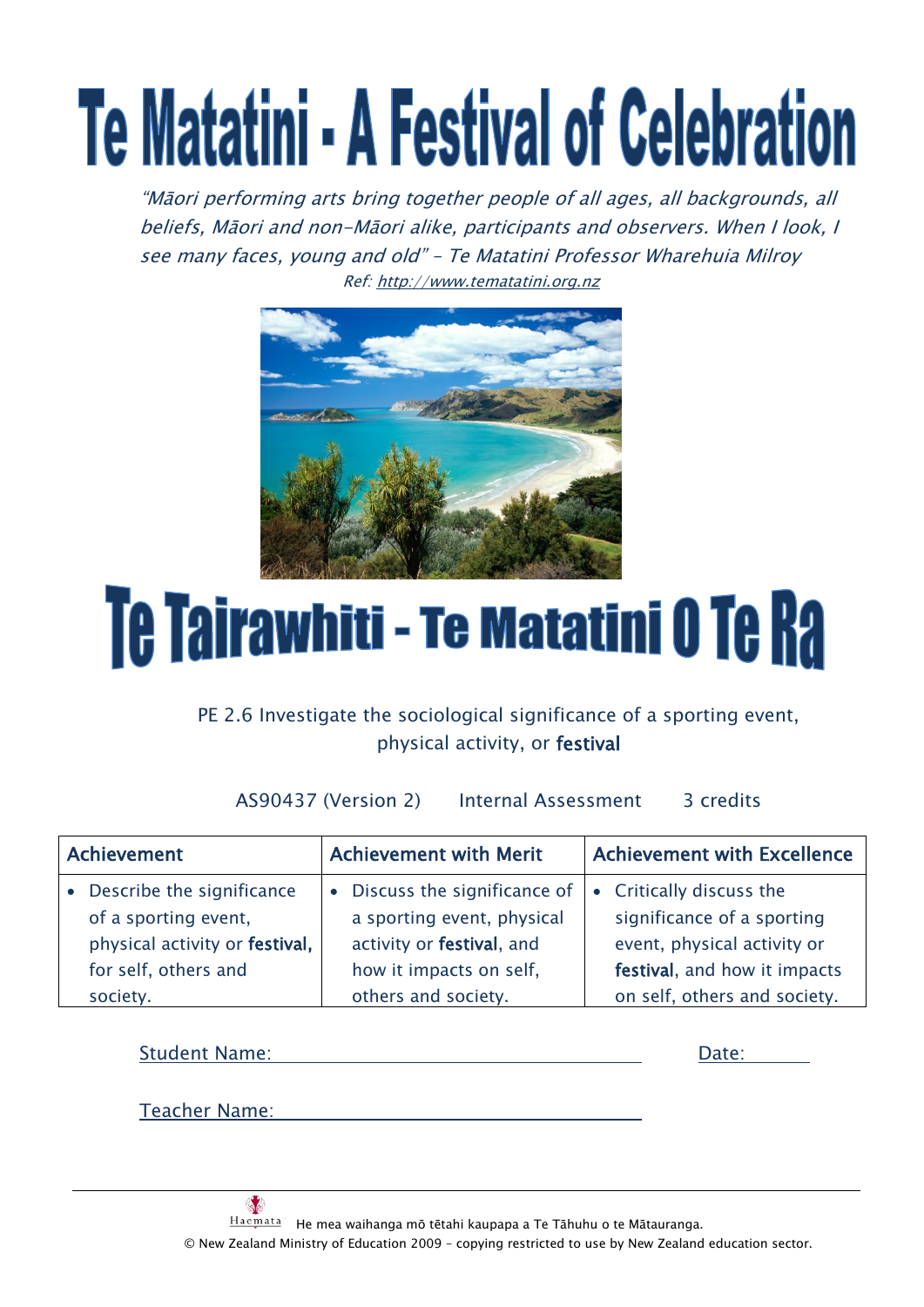# Teacher Guidelines

This unit of work has been written as an example of investigating the sociological significance of a sporting event, physical activity, or festival. Te Matatini is a significant event for many people in New Zealand. It can be adapted to other significant events, i.e. National Secondary Schools" Kapa Haka; Polyfest Showcase – Auckland Secondary Schools Māori and Pacific Islands Cultural Festival.

The following guidelines are supplied to enable teachers to carry out valid and consistent assessment using this internal assessment resource.

# Context/setting

Te Matatini Festival and its influence on self, others and society.

# **Conditions**

This achievement standard is being assessed as an assignment and should follow an appropriate teaching programme on the socio-ecological impact of Te Matatini Festival. Students can work on the assignment within class with teaching support, guidance and feedback/feed-forward, and for homework to complete this assessment by the set date. Authenticity issues need to be considered.

# Recommended Resources

Te Matatini Website <http://www.tematatini.co.nz/events/festival-2011.htm>

New award unveiled for Te Matatini 2011 Te Karere Māori News TVNZ 26 Apr 2010 (3:56): <http://www.youtube.com/watch?v=onTHLYhdIJw>

The draw for the 2011 Te Matatini Festival in Waiohika has been announced. There will be 14 groups in each pool and the three winning teams from each pool will go on to the final day. Te Karere Māori News - 13 August 2010 (2.30): <http://www.youtube.com/watch?v=D7vZjkj3IuI&feature=channel>

Auckland Regional Kapa Haka 2010 Montage, Te Karere Māori News, July 6 2010 (3:19): <http://www.youtube.com/watch?v=Z1T5zt0-iSM&feature=related>

Tainui Regional Kapa Haka competition 2010 Te Karere Māori News TVNZ 15 Feb 2010 (3:04): <http://www.youtube.com/watch?v=TBp8pwQkZXM&feature=channel>

Māori Television http://www.Māori[television.com](http://www.maoritelevision.com/)

Māori Performing Arts www.Māori[performingarts.co.nz](http://www.maoriperformingarts.co.nz/)

Information on Kapa Haka and Te Matatini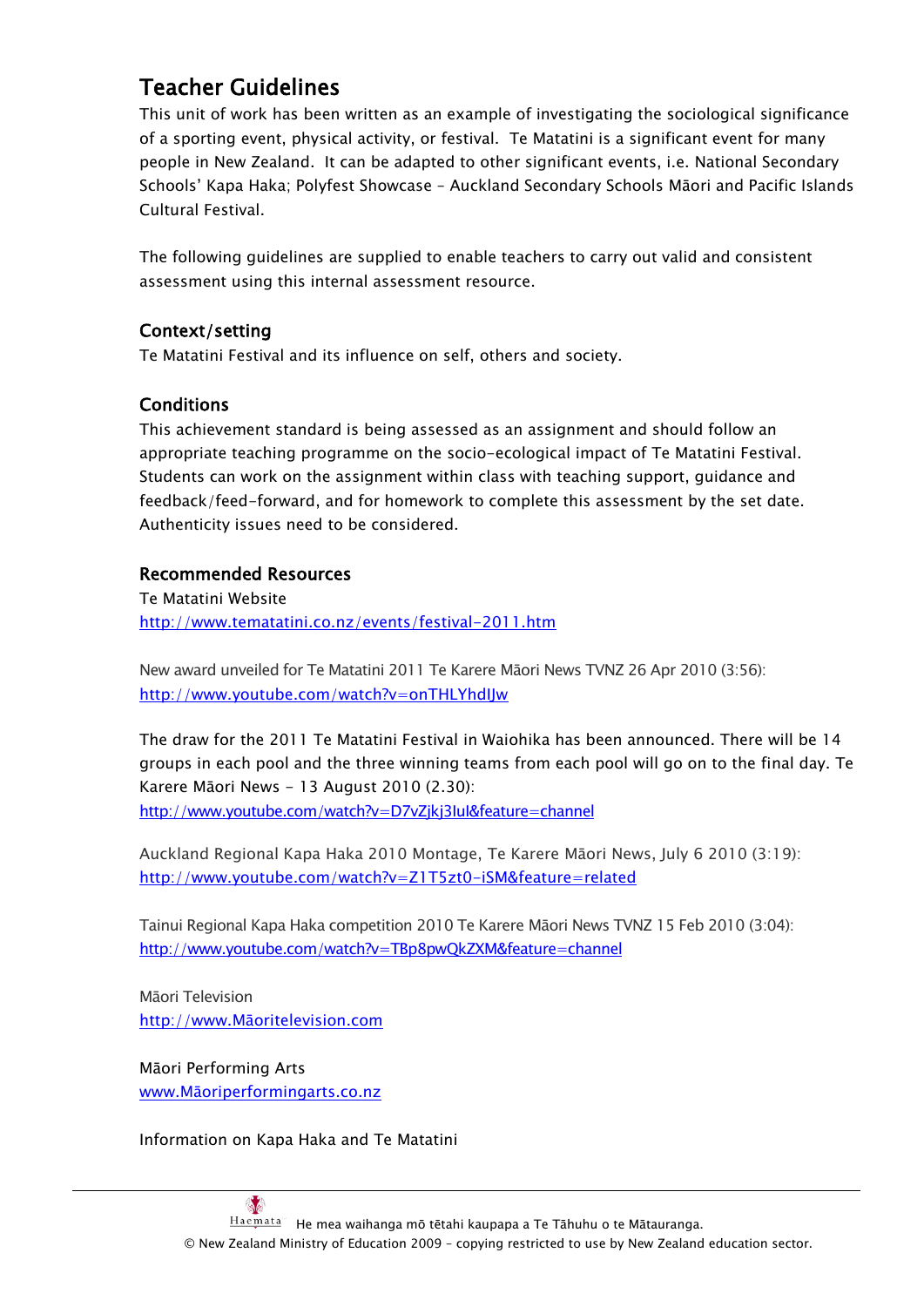[http://www.newzealand.com/travel/media/features/](http://www.newzealand.com/travel/media/features/maori-culture/maoriculture_kapahakatematatini_feature.cfm)Māoriculture/Māori[culture\\_kapahakatematatini\\_feature.cfm](http://www.newzealand.com/travel/media/features/maori-culture/maoriculture_kapahakatematatini_feature.cfm)

Note: Students will require access to the Internet or websites recommended to be made available on your organisation"s intranet.

# Additional information

Achievement Objectives 7A4, 7C1, 7C2, 7C3, 7D1 and 7D3 from The New Zealand Curriculum (2007) can be assessed through this task.

The teaching or revising of a critical thinking model also needs to be included. Refer to 'Making Meaning: Making a Difference.' pp 25-31. Curriculum in Action Series, 2004. [http://www.tki.org.nz/r/health/cia/make\\_meaning/index\\_e.php](http://www.tki.org.nz/r/health/cia/make_meaning/index_e.php)

If the students are using surveys or questionnaires then refer to the section on: Planning Consideration – Safety and ethical issues for students carrying out research in "Making Meaning: Making a Difference." p.34 Curriculum in Action Series, 2004. [http://www.tki.org.nz/r/health/cia/make\\_meaning/planconsider\\_safety\\_e.php](http://www.tki.org.nz/r/health/cia/make_meaning/planconsider_safety_e.php)

Students can use the tool Survey Monkey to create a survey. [http://www.surveymonkey.com/Home\\_Landing.aspx](http://www.surveymonkey.com/Home_Landing.aspx)

Achievement Standard 90437 can be found on the NZQA website:

[http://www.nzqa.govt.nz/ncea/assessment/search.do?query=physical+education&view=files&](http://www.nzqa.govt.nz/ncea/assessment/search.do?query=physical+education&view=files&level=02) [level=02](http://www.nzqa.govt.nz/ncea/assessment/search.do?query=physical+education&view=files&level=02)

Note: This achievement standard will change in 2012 with the Standards Alignment - check online for the latest version.

# Student Workbook

Activity 1 – What do I know? This is to be completed by students by themselves to find out what they personally know.

Activity 2 – History of Kapa Haka and Te Matatini Festival – Students gather information from the websites recommended and any other useful sites with relevant information.

Activity 3 – Survey of friends and whānau (family). Students design a survey to carry out on their friends and whānau to find out how Te Matatini festival affects them. Students will require guidance on safety and ethical issues for carrying out research (see link on below) and can also use the tool Survey Monkey to create a survey if available and useful. Support with data analysis may be required.

# Planning Considerations: Safety and ethical issues for students carrying out research

Teachers and students need to be aware of safety and ethical issues when students are carrying out research.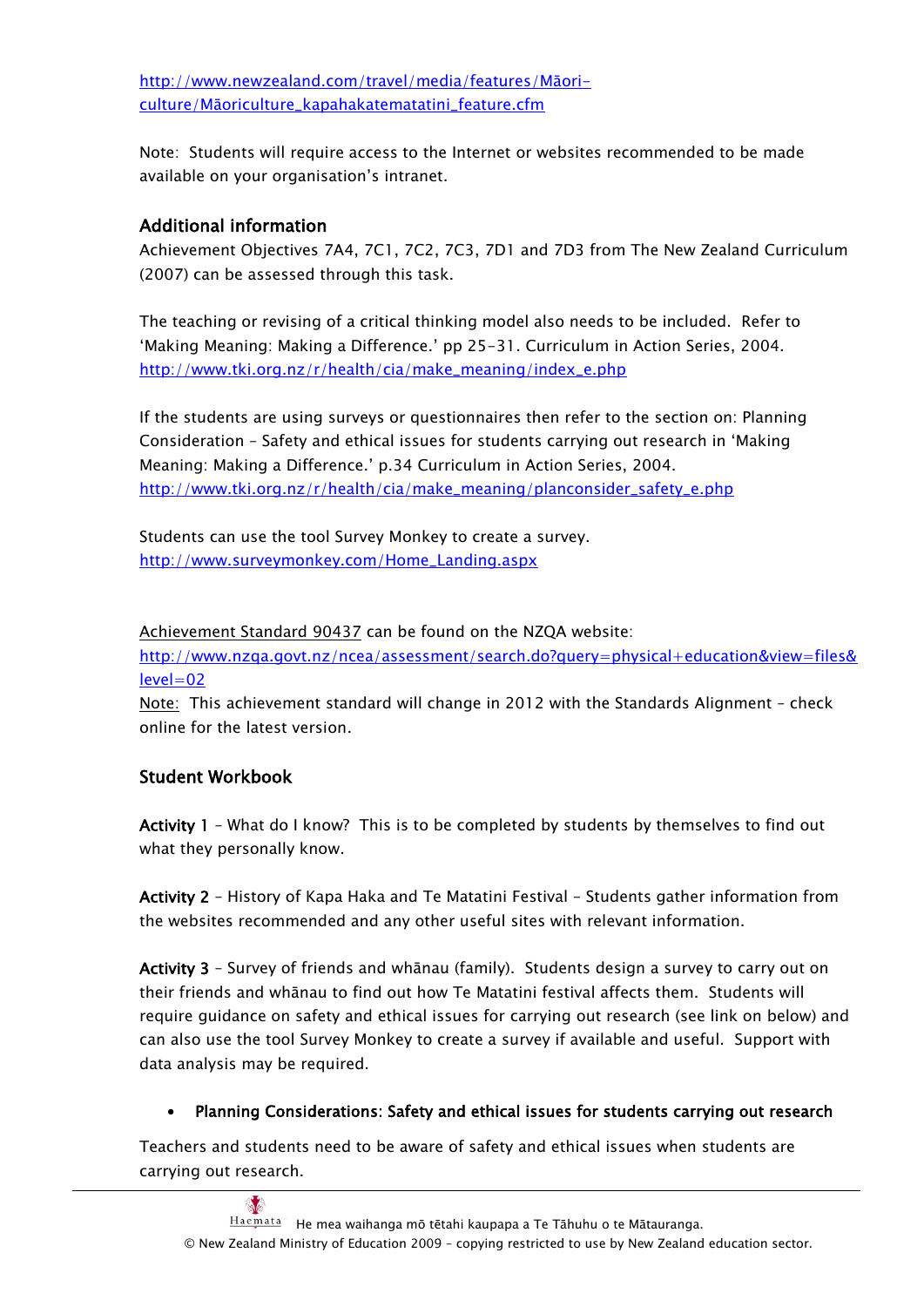When students are planning to use surveys or questionnaires, classroom lessons should include guidance about the types of questions to be asked, ways to collect survey data, and confidentiality issues.

Students undertaking research require guidance during the development of the 'needs assessment' questions for their survey. Discuss with them:

- how many questions will be sufficient to elicit information about the issue
- whether these should be open or closed questions
- how the data gathering will be conducted (through face-to-face interviewing, an anonymous survey, or other means)
- what needs to be considered to ensure confidentiality, to respect the personal privacy of the respondents, and to show sensitivity to all members of the school community
- how unexpected disclosures during interviews should be managed
- what size the sample should be
- who will be surveyed and how they will be selected.

Students should check their survey questions with their teacher before they use them. Ethical and general approval for the activity should be sought from the school's management.

Making Meaning: Making a Difference title from The Curriculum in Action series produced for the Ministry of Education. It was first published in printed format in 2004 by Learning Media Limited and can be accessed online at:

# [http://www.tki.org.nz/r/health/cia/make\\_meaning/planconsider\\_safety\\_e.php](http://www.tki.org.nz/r/health/cia/make_meaning/planconsider_safety_e.php)

Activity 4 - Interviewing a performer. In this activity, students are required to interview a performer either in person or using other communication tools i.e. email, phone interview to find out how performers are affected by Te Matatini Festival and how they affect the festival.

Students at this stage should have enough information to complete Task 1A – Self, Others.

Activity 5 – Students do further research on the socio-logical impact of Te Matatini Festival investigating the following areas:

- Societal
- Cultural
- Media/Advertising
- Economic
- Political
- Competition
- Environment
- **•** Historical

Students should now have enough information to complete Task 1A – Aotearoa/New Zealand Society.

Students can now complete Task 1B in depth and start on their essay for Task 2A and Task 2B.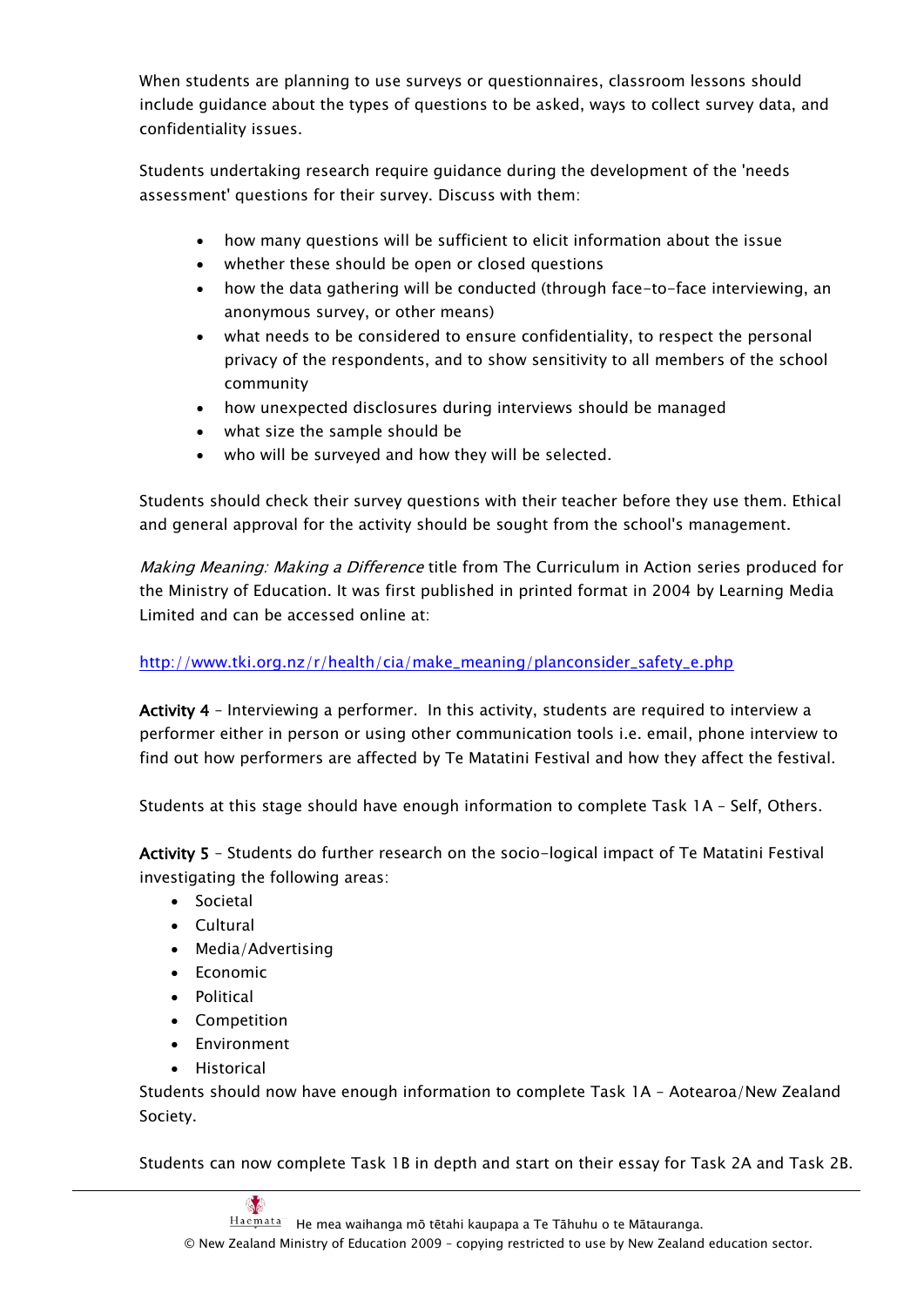# **Student Instructions**

The context for this assessment is: Te Matatini Festival.

You can use all resources obtained in and out of class. Your work must be your own and original. Attempt all tasks. You will be assessed against the following criteria:

The investigation can focus on:

- an incident in or at the event, activity or festival
- an issue related to the event, activity or festival.
- the event, activity or festival itself.

When considering the *significance* of the sporting event, activity or **festival** and how it impacts on self, others and society, factors and issues could include, but are not limited to:

- societal
- political
- cultural
- economic
- environment
- historical

A *critical discussion* could include an analysis and/or evaluation of the socio-ecological significance of the event, activity or festival. It should also address both current and likely future implications.

# ASSESSMENT OVERVIEW

### Task 1A

When Te Matatini festival is on, what impact does it have on you, your family and friends, and Aotearoa/New Zealand society in general?

Complete the graphic organiser to respond to task 1A, providing at least 4 responses for each of self, others and Aotearoa/New Zealand society?

# Task 1B

Choose two of the responses you have listed under each of self, others and Aotearoa/New Zealand on the graphic organiser provided. (Task 1A)

For each response, describe and discuss how it affects you, others and Aotearoa/New Zealand society respectively. Include in your discussion the significance of the event to you, others and society (Society may include community, hapū, iwi, region, nation, or global society).

Complete the attached table to respond to this.

Task 2A (To be completed on own paper)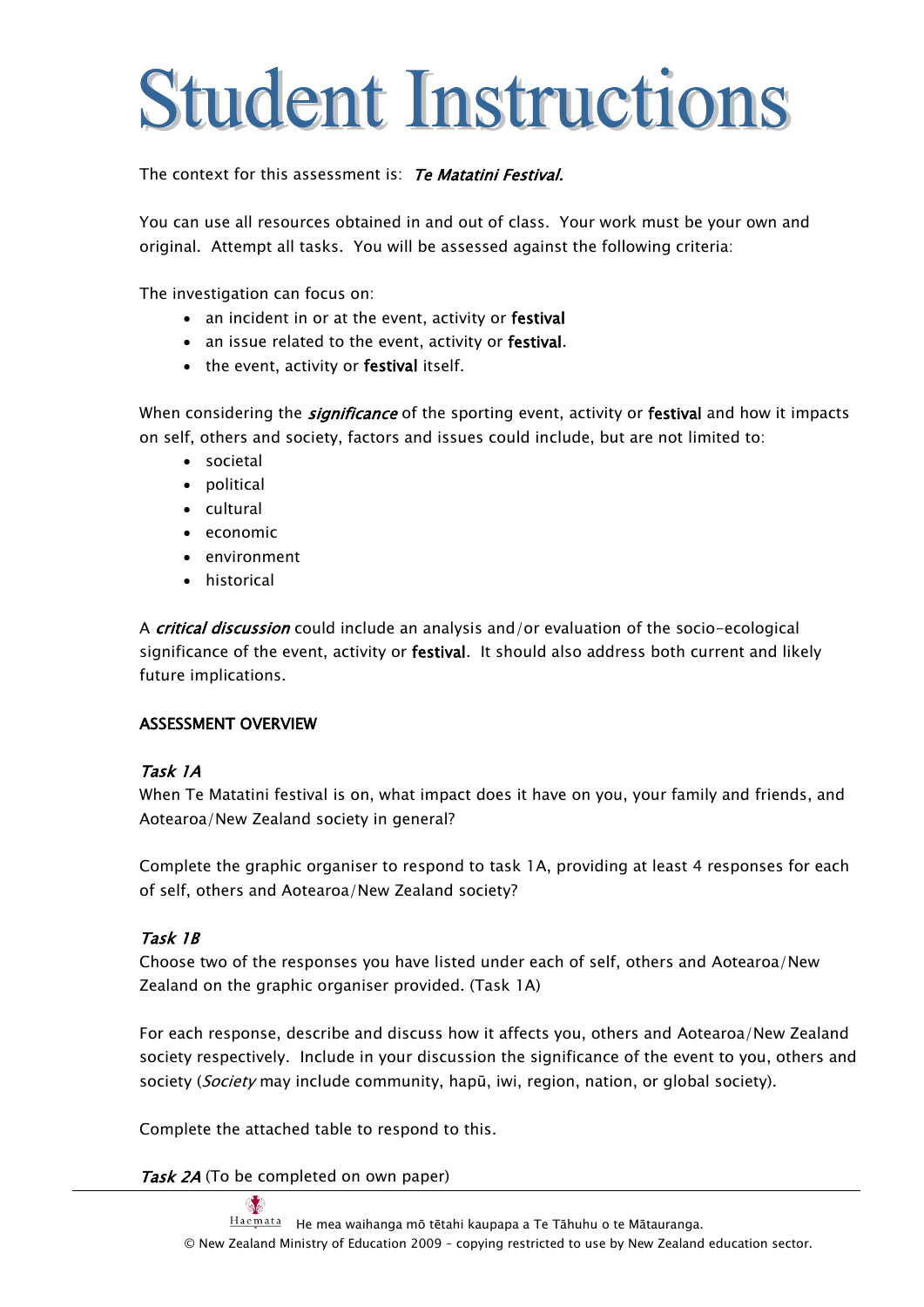Considering your responses from the previous tasks, write a detailed critical discussion of the effect of Te Matatini Festival on people in Aotearoa/New Zealand and the socio-ecological impact on different groups in society.

Task 2B (To be completed on own paper)

Respond to the following question making references to information in task 2A.

 Do you think your analysis would be different in the future? If yes, what would be different and why? If no difference, why not?

## Articles on Te Matatini

## Te Matatini - the many faces of Māori culture, tradition and performing arts

# – Article from Media Resources: Tourism New Zealand"s site for international media and broadcast professionals

Every two years, hundreds of polished performers and thousands of very vocal supporters flock to Te Matatini - New Zealand"s national Māori performing arts competition.

The festival was named Te Matatini by highly regarded Māori academic Professor Wharehuia Milroy and literally means 'the many faces'.

From the fierce chants of the haka (war dance) to the harmony of choral and dance, teams must perfect every discipline of traditional Māori performing arts. These include dance, drama, storytelling, poetry, movement, coordination, laments to mourn and remember, and songs to inspire and entertain. Teams combine all of this into a polished 25 minute performance.

'Māori performing arts bring together people of all ages, all backgrounds, all beliefs, Māori and non-Māori alike, participants and observers. When I look at those performing I see many faces, young and old - Te Matatini' explains Professor Milroy.

### History of the Te Matatini

The national competition, a highlight of the Māori cultural events calendar, was inaugurated in 1972 and was last held in Palmerston North in 2007. Over four days, an audience of approximately 40,000 experienced the best Māori performing art New Zealand has to offer. From the synchronised, elegant movements of the women performing the poi (juggling with balls on ropes) to the unrestrained ferocity of the male haka - Te Matatini is a spectacle like no other.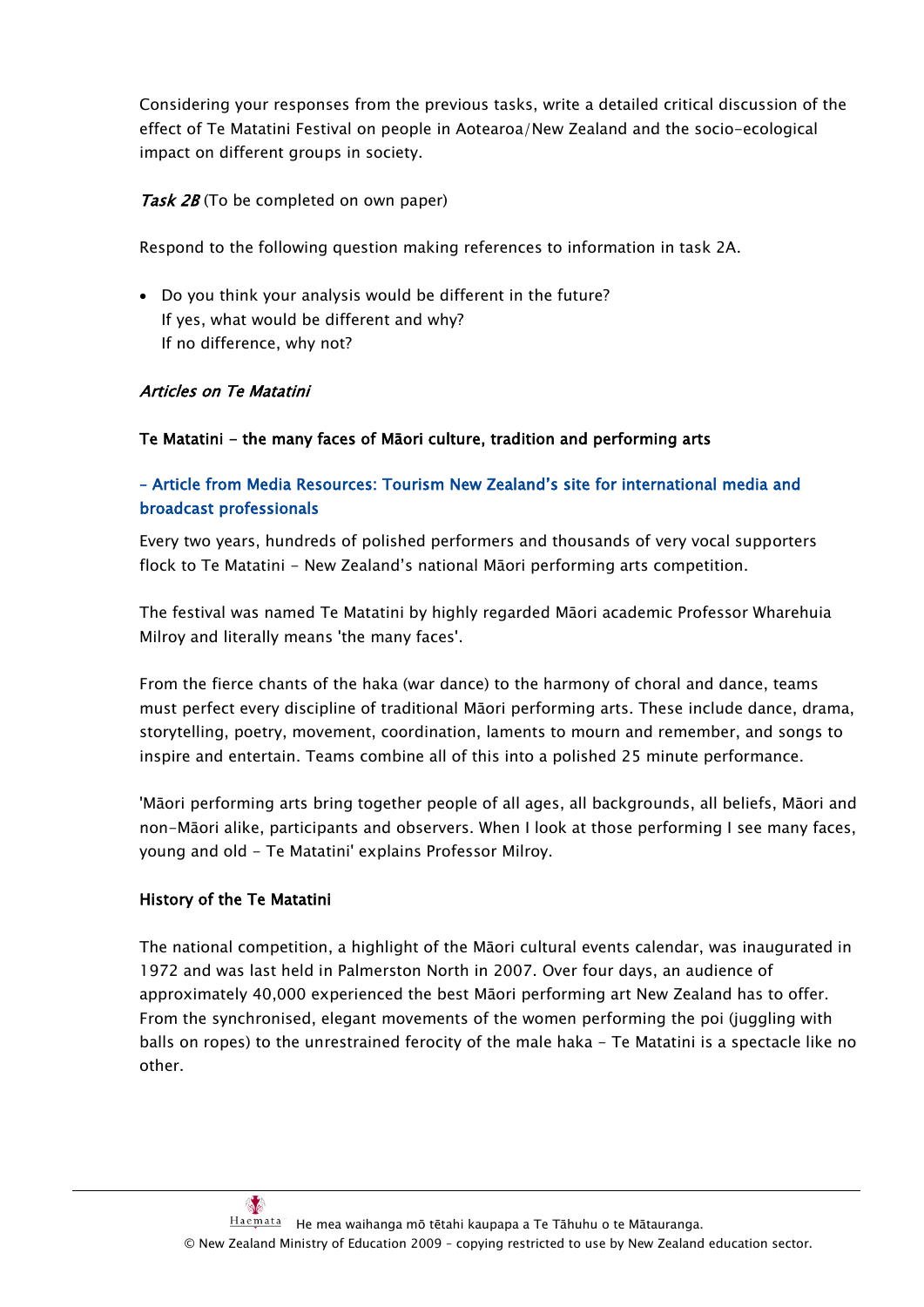In 2007, the festival had the support of the United Nations Educational, Scientific and Cultural Organisation (UNESCO). UNESCO promoted Te Matatini through its global networks and United Nations agencies as a premier cultural event on the international festival calendar.

The festival theme for 2007 was "Making the good things last - Kia mau tonu ai ko ngā hua pai".

"Māori traditional performing arts is a national treasure that we are proud to celebrate and promote on the word stage," says UNDESD (UN Decade of Education for Sustainable Development) New Zealand Coordinator Christine Robertson.

"Making the good things last is something we are confident that all Kiwis will be able to identify with. The decades is about those things we treasure, safeguarding our taonga (treasures) as a nation, those things we are willing to fight for to make sure they are there for future generations."

"UNESCO"s extraordinary support propels Māori performing arts and the New Zealand festival scene into the international arena,' says Te Matatini General Manager Wayne Johnson.

# The long and hard road to success

Making it to Te Matatini is in itself a challenging process. Teams must first compete within their own tribes to qualify and groups battle in fierce competition to represent their respective rohe (regions) at Te Matatini. More than 100 teams contest at 14 regional competitions, including one in Australia.

The opportunity to compete in Te Matatini is not by right and an appearance at the national competition is often the culmination of two years of unrelenting commitment, dedication and hard work. Other commitments - sporting, work or even family may be sacrificed as the group focuses all energy into learning, perfecting and polishing their routine for Te Matatini.

Performers at the festival are not just competing, they are representing their people and their honour. When teams face crowds of up to 40,000, members of the audience will at times leap to their feet in haka to support their team.

Groups are judged on correct pronunciation of the Māori language, time keeping and innovation while adhering to tradition, original composition, leadership, unity, energy and costumes.

Te Matatini is an all encompassing festival of both the contemporary and the traditional. While kapa haka is the most significant component - other traditional art forms such as oratory, carving, weaving and tā moko (Māori tattoo) are combined with contemporary Māori drama, poetry and fine art to create an authentic insight into Māori culture. <http://www.newzealand.com/travel/media/tourism-media-homepage.cfm>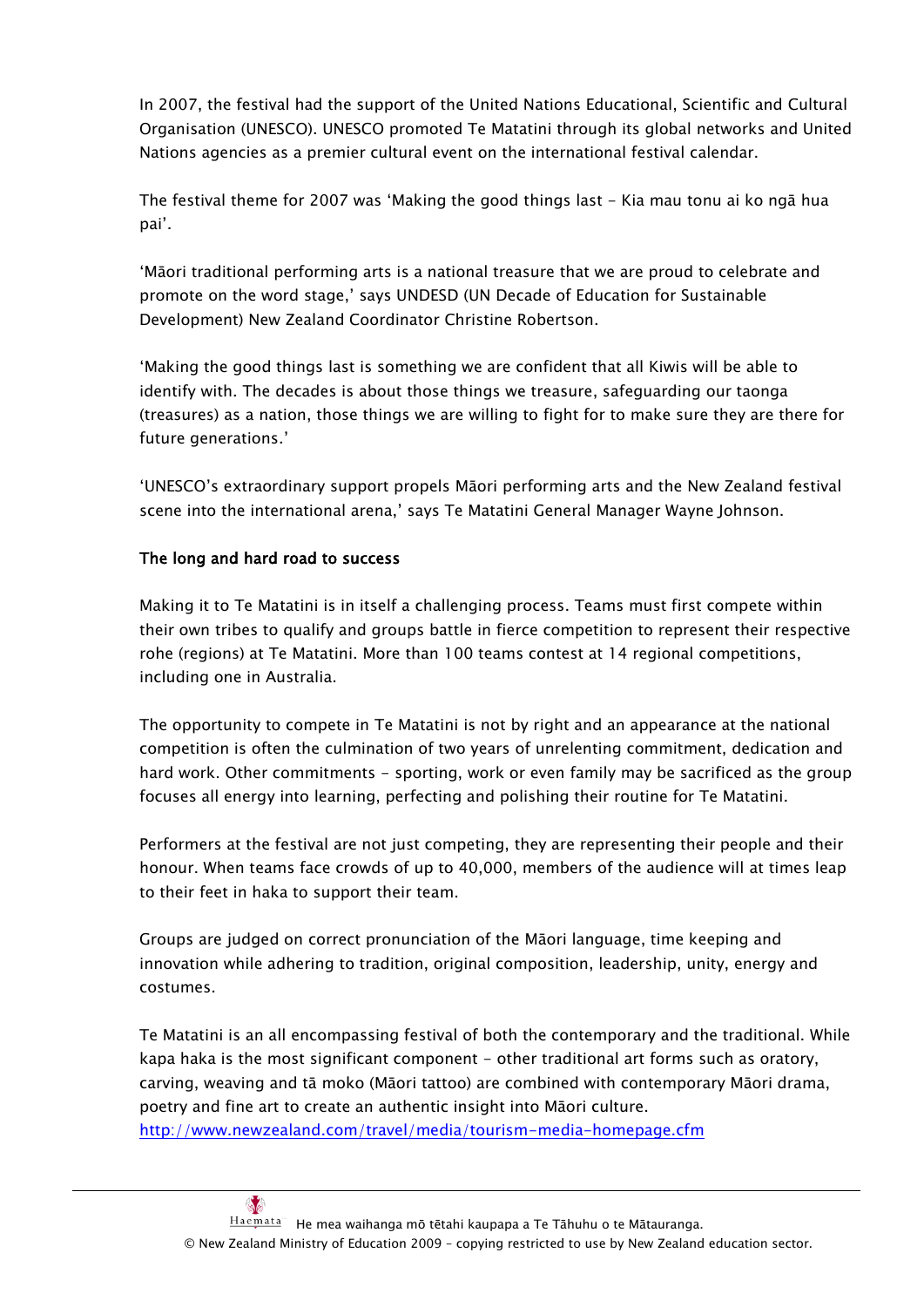In this unit of work you will be exploring what being involved with kapa haka performance means to you, your friends and whānau, and to society in Aotearoa/ New Zealand. You will also investigate how Te Matatini Festival is a significant sociological event. So let"s get started on finding out what we know already:

# Activity One: What do I know?

What is kapa haka and what do you know about it?

Brainstorm what kapa haka means to you personally and how it affects your Hauora (wellbeing).

Taha Tinana (Physical) Taha Wairua (Spiritual)



Taha Whānau (Friends/Family) Taha Hinengaro (Mental and Emotional)

 $\frac{1}{2}$ He mea waihanga mō tētahi kaupapa a Te Tāhuhu o te Mātauranga. © New Zealand Ministry of Education 2009 – copying restricted to use by New Zealand education sector.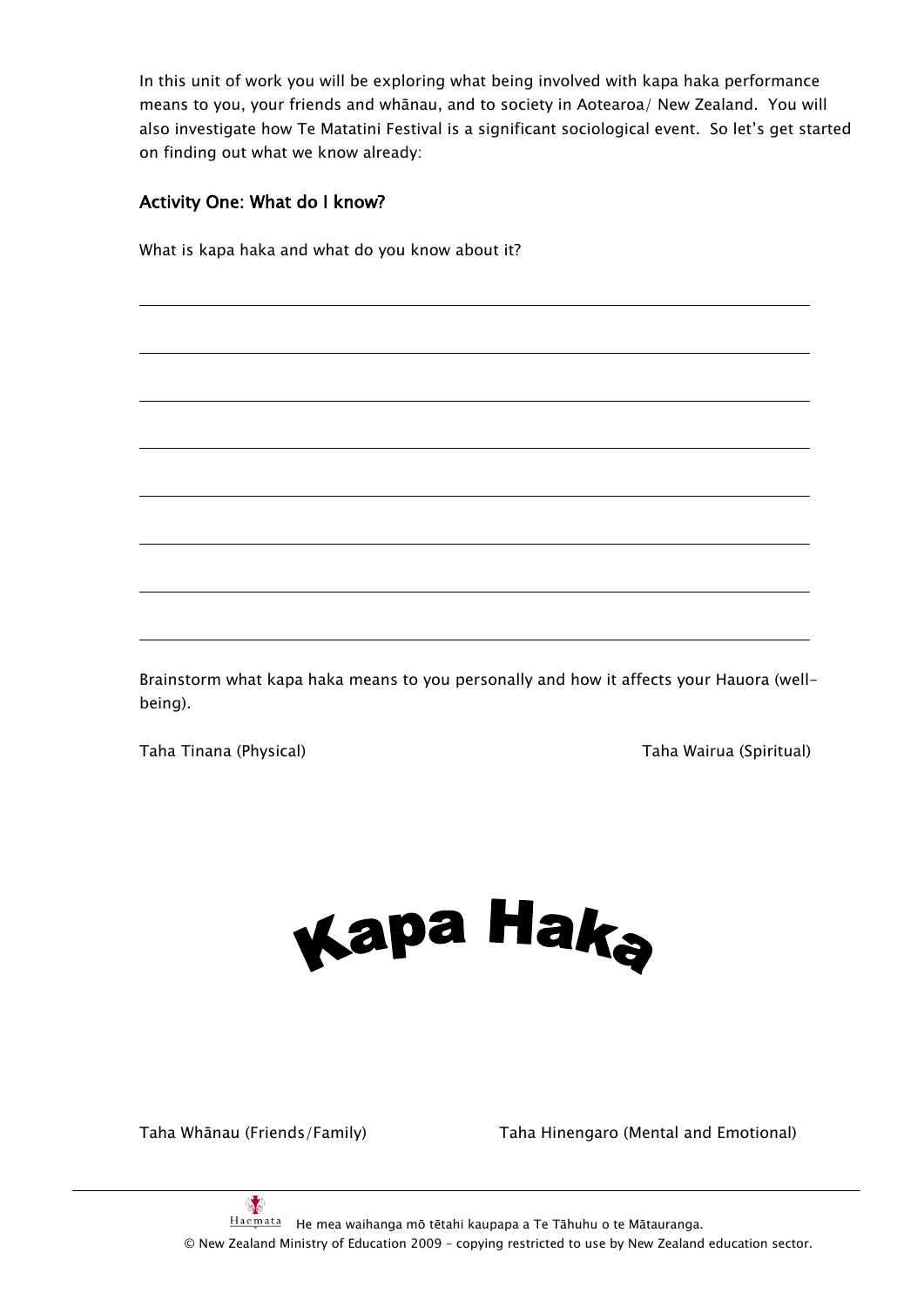What do you think are the benefits of being involved in kapa haka performance?

What do you think might be the disadvantages of being involved in kapa haka performance?

What do you know about Te Matatini Festival and what is involved?

Now share what you know with your peers and find out what they know and add any extra comments to your notes.

 $\frac{1}{2}$ He mea waihanga mō tētahi kaupapa a Te Tāhuhu o te Mātauranga. © New Zealand Ministry of Education 2009 – copying restricted to use by New Zealand education sector.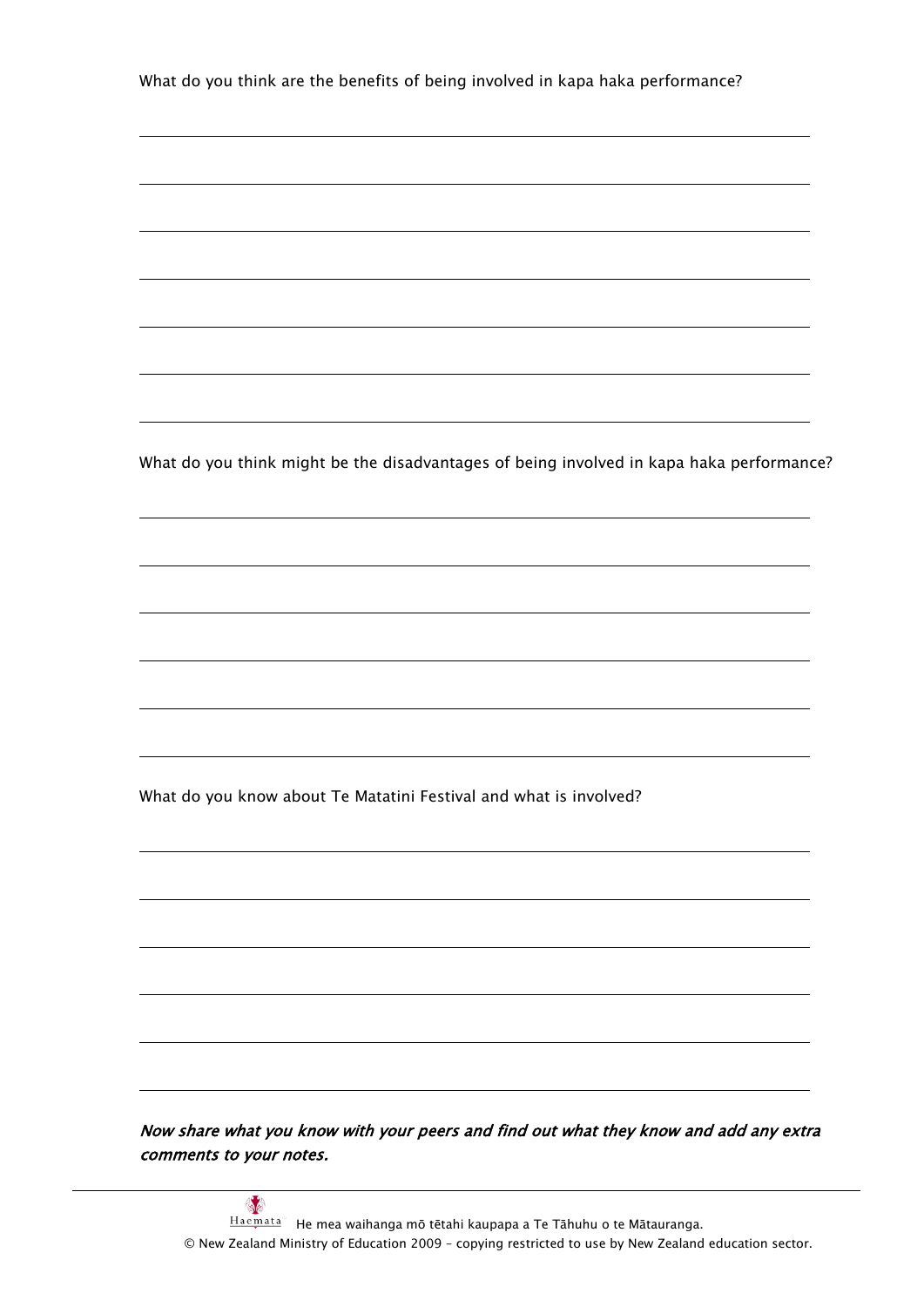# Activity Two: Research – What information can I find on Te Matatini Festival?

Using the following websites and any other resources, find out information on the following and make notes on your findings and any further questions you may have to investigate why Te Matatini is a significant event in Aotearoa/New Zealand. Explain what you think about the way that Te Matatini is organised and what it means to you, others (friends/whānau) and society.

### Te Matatini Website

<http://www.tematatini.co.nz/events/festival-2011.htm>

New award unveiled for Te Matatini 2011 Te Karere Māori News TVNZ 26 Apr 2010 (3:56): <http://www.youtube.com/watch?v=onTHLYhdIJw>

The draw for the 2011 Te Matatini Festival in Waiohika has been announced. There will be 14 groups in each pool and the three winning teams from each pool will go on to the final day. Te Karere Māori News - 13 August 2010 (2.30): <http://www.youtube.com/watch?v=D7vZjkj3IuI&feature=channel>

Auckland Regional Kapa Haka 2010 Montage, Te Karere Māori News, July 6 2010 (3:19): <http://www.youtube.com/watch?v=Z1T5zt0-iSM&feature=related>

Tainui Regional Kapahaka Competition 2010 Te Karere Māori News TVNZ 15 Feb 2010 (3:04): <http://www.youtube.com/watch?v=TBp8pwQkZXM&feature=channel>

Māori Television http://www.Māori[television.com](http://www.maoritelevision.com/)

Māori Performing Arts: www.Māori[performingarts.co.nz](http://www.maoriperformingarts.co.nz/)

Te Matatini 2007 <http://www.youtube.com/watch?v=TRpN-lNXOEI>

# Inquiry Questions

- 1. What does Te Matatini mean?
- 2. What is the motto for Te Matatini? How could you apply the motto to your own life?
- 3. What is the emblem for Te Matatini and what does it exemplify?
- 4. What is the kaupapa of Te Matatini? Identify four ways that Te Matatini can achieve its purpose.
- 5. How is Te Matatini organised and represented?
- 6. What is the History of Te Matatini Festival what is its goal/aspiration?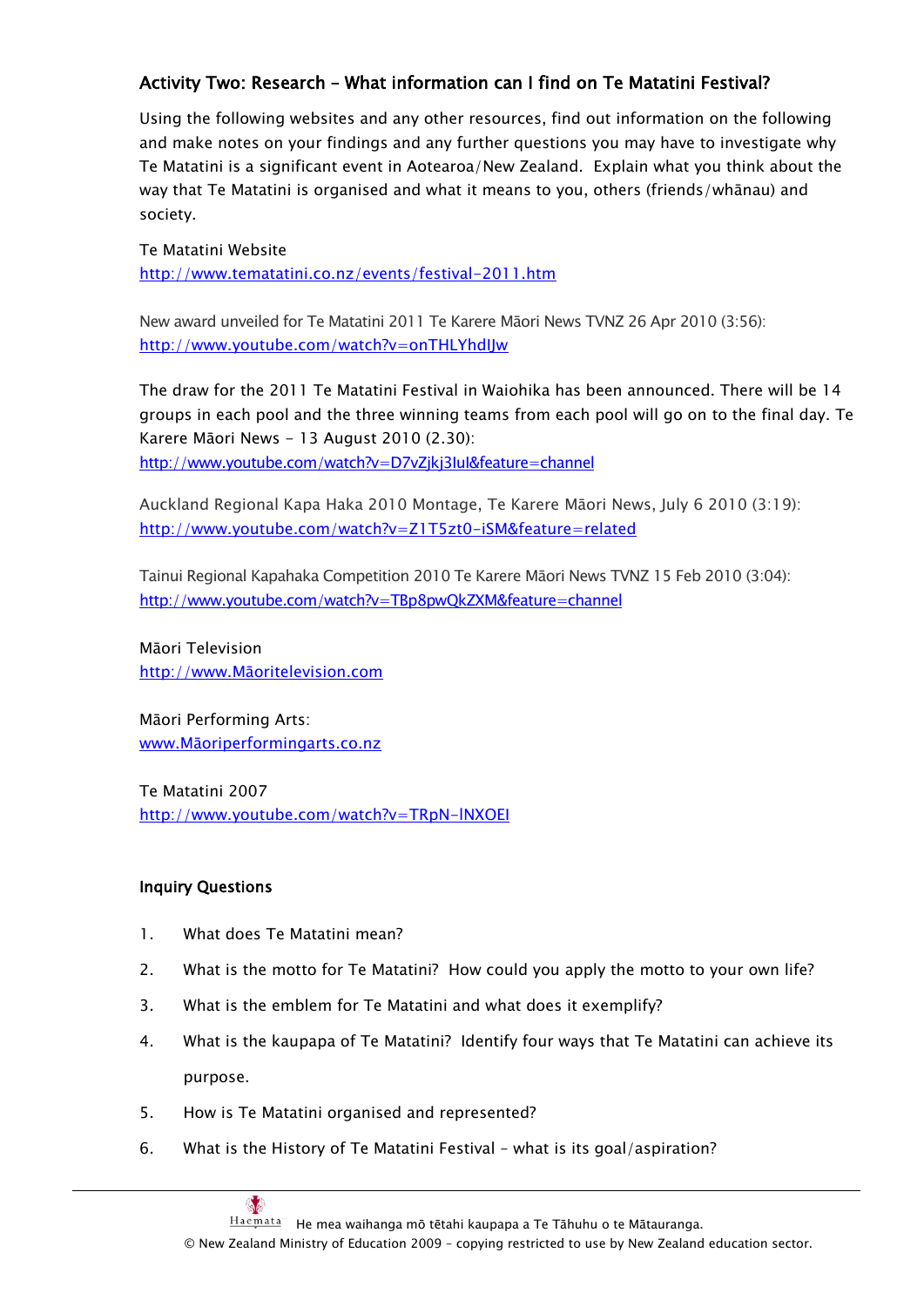- 7. What are your thoughts about where Te Matatini has come from and its goal?
- 8. What Festival Management is required to cover all aspects of Te Matatini Festival?
- 9. How is Te Matatini Festival funded and by who? Why do you think they are involved with the funding?
- 10. What is the role of the Executive Committee? Who are the current representatives on this committee?
- 11. How are kapa (groups) chosen to be part of Te Matatini Festival? Is this a fair way for kapa to be selected? Who are the regions represented?
- 12. How are the Judges chosen and do you think this is a fair system? Who are the Judges for 2011?
- 13. How many competitors are in each kapa (group)? Do you know any competitors?
- 14. What role does the Group Leader for each group play? Who composes the music, songs and actions?
- 15. What other roles are involved with preparing for performance? Who makes the group garments? What other support people are involved with the performance?
- 16. What is the cost of attending Te Matatini Festival? Do you think this is a fair price? What do you think the money collected pays for?
- 17. Who are the Sponsors of the Festival? Who do they represent and why might they be involved?
- 18. What are the categories for performance and what are the judges looking for?
- 19. Where is Te Matatini Festival this year being held? What benefits are there for the host city/region?
- 20. What else can you find out about Te Matatini Festival that contributes to what happens at the event and how it might affect yourself, others and society?

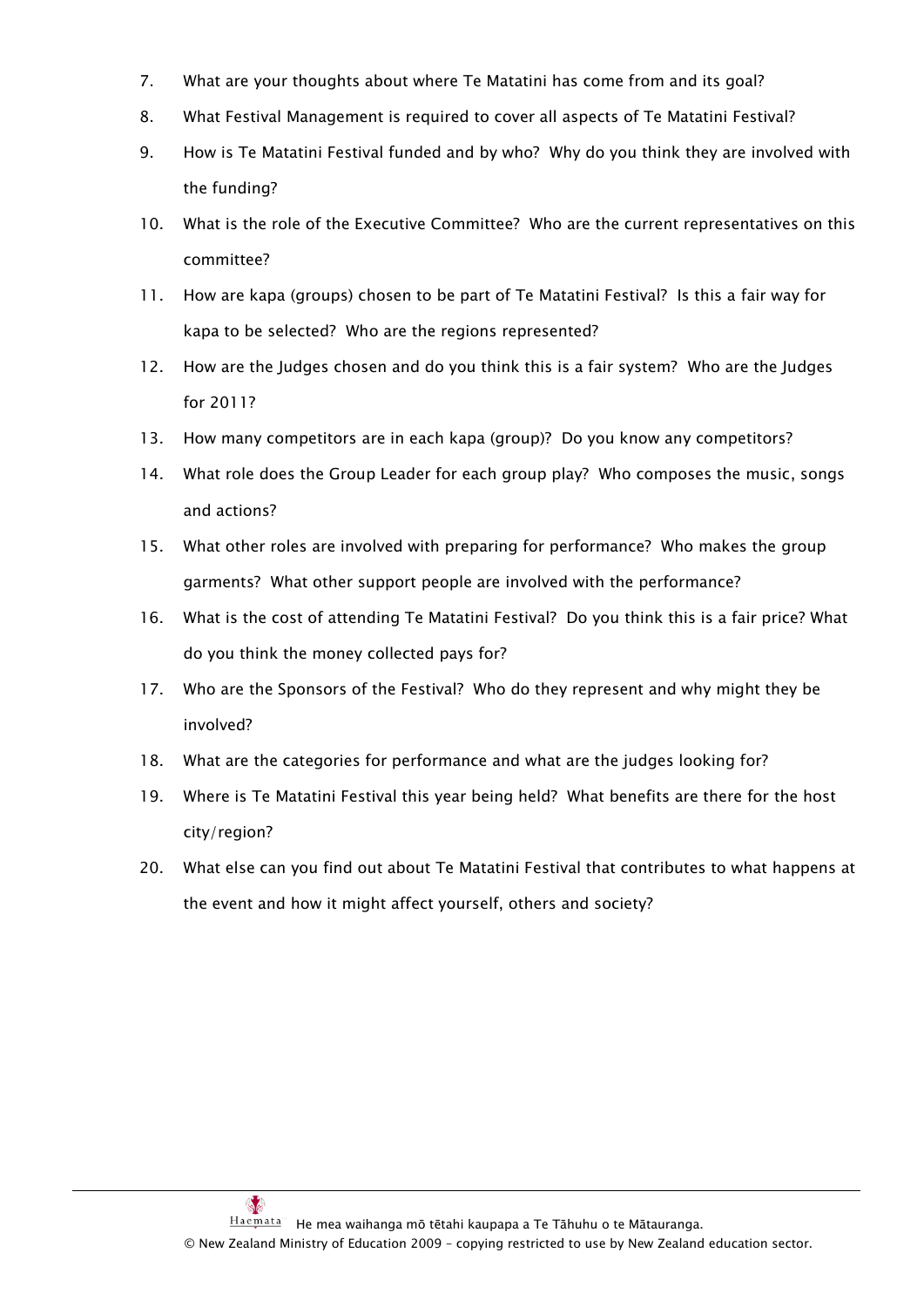# **SURVEY**

# Activity 3: What do my friends and whānau know?

With your classmates, design a survey to find out what your friends and whānau know about kapa haka and Te Matatini Festival and how this event may affect them. Think of about 8 – 10 questions that will help you gather as much useful information that you can. When your teacher has checked your questions carry out your survey on 10 people (friends and whānau).

You may choose to carry out your survey using the tool Survey Monkey and email the survey to your friends/whānau: [http://www.surveymonkey.com/Home\\_Landing.aspx](http://www.surveymonkey.com/Home_Landing.aspx)

Before you get started on developing your questions your teacher will discuss safety and ethical issues you need to be aware of when carrying out a survey.

## Questions you may consider asking:

Have they heard of Te Matatini Festival and if they have, how? Are they interested in kapa haka or going to the festival/watching it on TV? What is their personal involvement in kapa haka or Te Matatini Festival? What is the value of kapa haka to the person? What is the value of Te Matatini Festival to the person? How it affects their Hauora (wellbeing)? Do they support kapa haka performances/events? How? Will they be going to Te Matatini? Will they watch it on TV? Listen to it on the radio? Access the Internet? Are they a performer, supporter, spectator? Will they purchase any merchandise being sold? Does their whānau support kapa haka? How? What are the benefits of kapa haka to their whānau/hapū/iwi/Aotearoa? What are the disadvantages of being involved/supporting kapa haka? Do they think that Te Matatini Festival is a significant event in Aotearoa/NZ and why?

What else can you ask???

# WHAT DID YOU FIND OUT?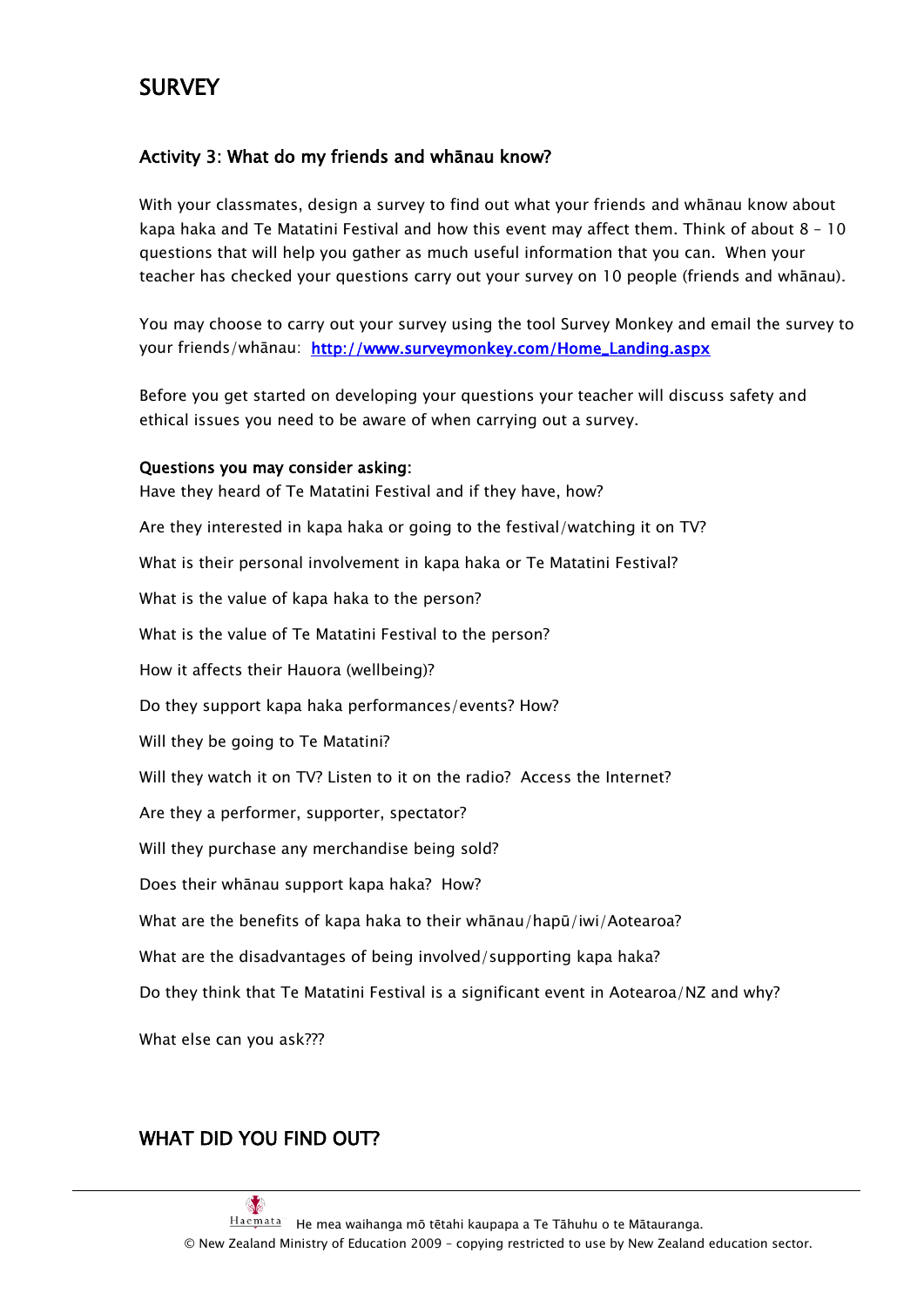List the main themes that emerged from your survey.

Example: All my friends are involved in kapa haka and are in the school kapa haka. They are all going to be following Te Matatini Festival either by attending in person or watching it on TV/checking it out on the internet site.

8 out of 10 people surveyed said that they enjoyed being involved in kapa haka because it brings the whānau (family) together.

5 out of 10 people surveyed said that they thought Te Matatini Festival is a significant event to them because ...

From the information I collected from my survey I think ...

### Get together with your classmates and share your findings.

Did you find out anything new, interesting, different?

What are your thoughts on whether Te Matatini Festival is a significant event in Aotearoa/NZ?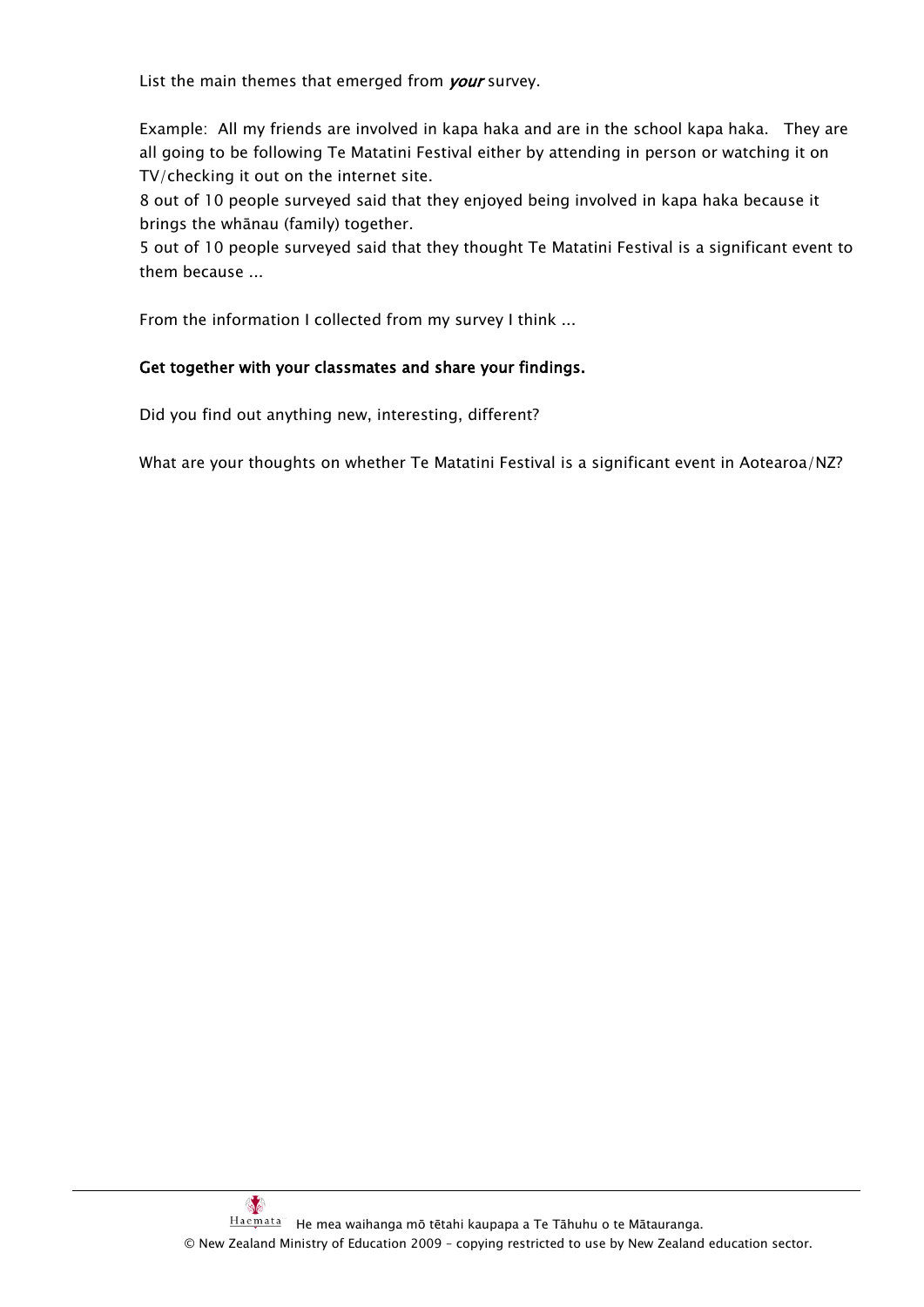# **PERFORMERS**

# Activity 4: What is required to be a performer?

Interview a performer and find out what is required to be a performer in a kapa (group) competing at Te Matatini level? If you can"t interview in person, you may consider emailing them the questions.

Some things you may consider finding out: What is their name and where are they from? Whānau, Iwi, Hapū? How long they have been involved in kapa haka performance? What kapa (group) and region they are representing? Are they affiliated to any specific whānau/hapū/iwi? What does being involved with kapa haka mean to them? What"s cool about kapa haka? What"s not cool? What is required to be involved? Physical fitness requirements; Skills; Talents; Abilities? What is the cost to participate? Do teams get financial support? How much time is involved? Do they get paid any money for performing? What are their expectations for themselves and others?

What else would you like to find out? List up to 5 of your own questions to find out more about how Te Matatini Festival affects others.

- 1.
- 2.
- 
- 3.
- 4.
- 5.

Now complete Task 1A Graphic Organiser – Effects on Self and Effects on Others (family and friends).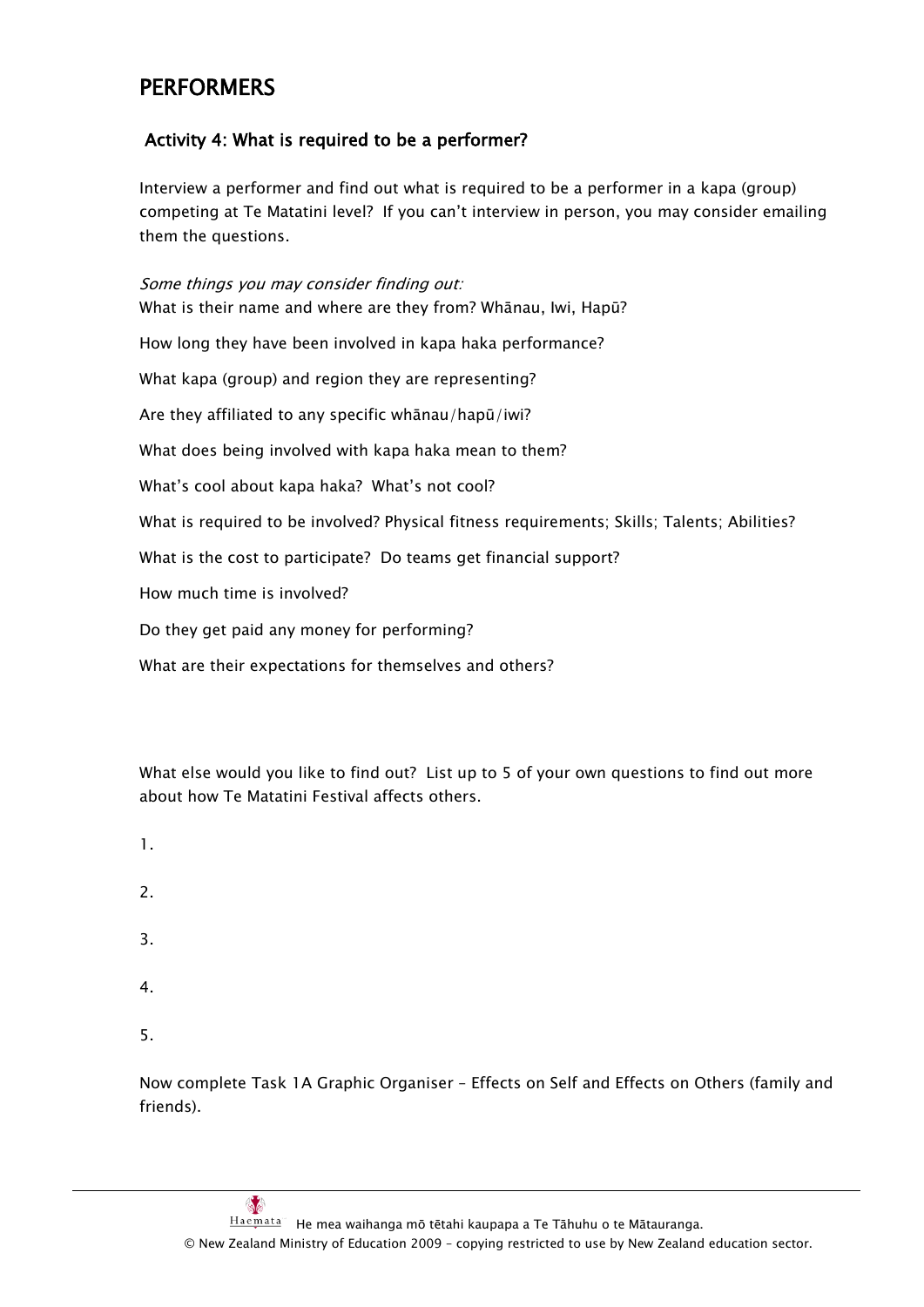# WHO ELSE IS INVOLVED IN TE MATATINI?

# Activity 5

Find out information on the following groups in society that may be affected by Te Matatini and complete Task 1A Graphic Organiser – Effects on Aotearoa / New Zealand Society

[http://www.bayofplentytimes.co.nz/local/news/festival-to-attract-15000-to](http://www.bayofplentytimes.co.nz/local/news/festival-to-attract-15000-to-tauranga/3769027/)[tauranga/3769027/](http://www.bayofplentytimes.co.nz/local/news/festival-to-attract-15000-to-tauranga/3769027/)

<http://www.bayofplentytimes.co.nz/local/news/artists-set-scene-for-bold-festival/3794757/>

<http://www.bayofplentytimes.co.nz/local/news/kapa-haka-packs-in-the-crowds/3795250/>

[http://en.wikipedia.org/wiki/Te\\_Matatini](http://en.wikipedia.org/wiki/Te_Matatini)

# Societal

# • Spectators – audience

What is the role of a spectator?

How can they be involved in the event and how are they affected by the event?

What types of people attend Te Matatini Festival (age, ethnicity, interest)?

What are the advantages/disadvantages of attending Te Matatini Festival?

What are the advantages/disadvantages of watching the event on TV or listening to it on the radio?

What are the barriers/enablers to participation / attending the event / watching kapa haka?

How does kapa haka affect individuals, whānau and groups?

What are the social effects of spectatorship – positive and negative?

How do you show your support for your favourite kapa/team?

Does Te Matatini Festival bring people together? Why/why not?

How does Te Matatini Festival affect society?

# Cultural

What cultural roles are there? What part do they play and how do they affect the festival? How does the festival affect them?

Tangata Whenua role Kaumatua/Kuia Kaitiaki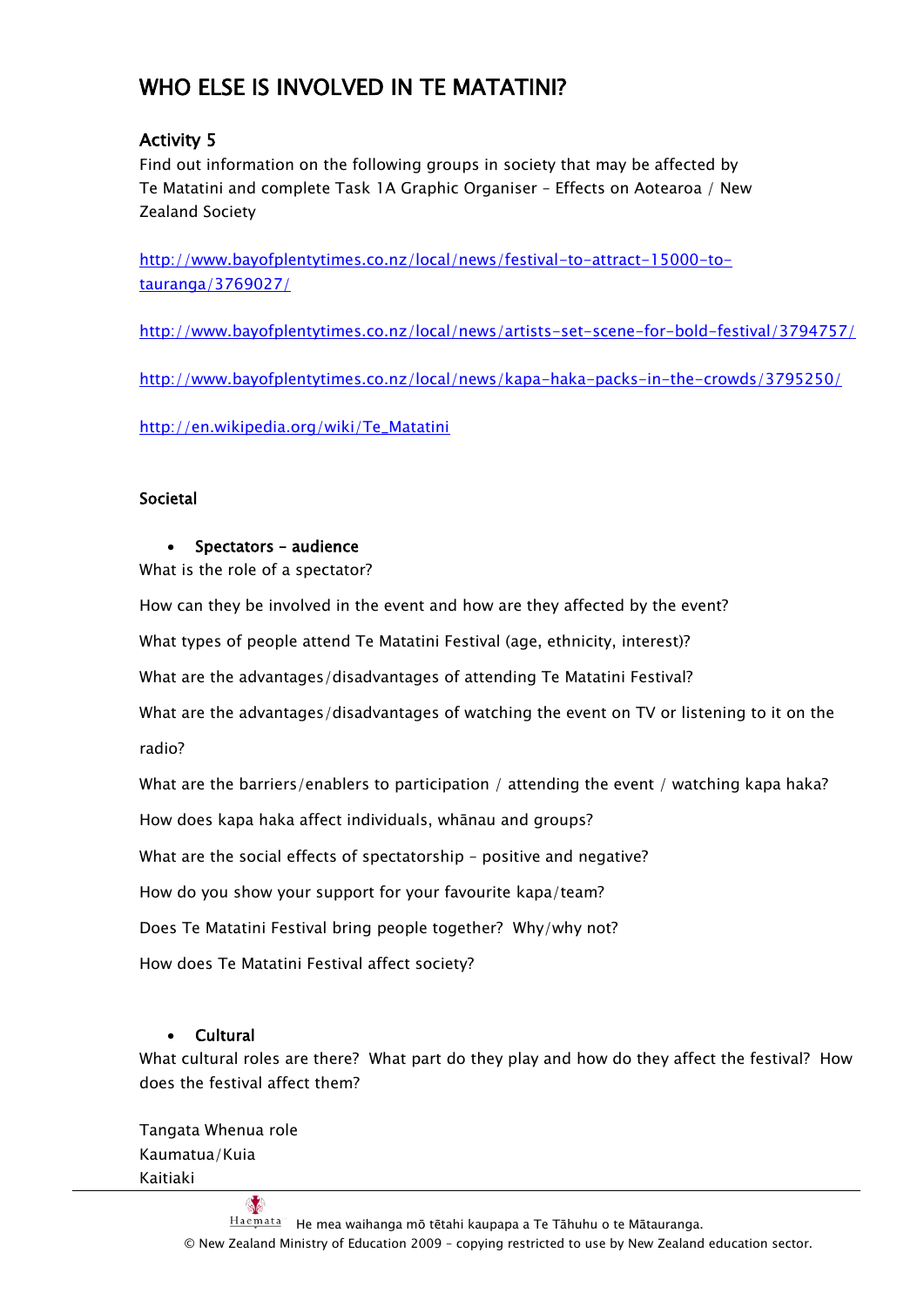Manuhiri role Powhiri Poroporoake Support for each kapa (group) at the end of their presentation Who else is involved? Who else plays a cultural role and what is the importance of their role?

• Judging

What qualities are required to be a Competition Judge? How are they affected by this event and what influence do they have on the event?

Article on Kuini Reedy - This lifetime of expression has led her to be one of a select group of judges at the Te Matatini National Kapa Haka Festival,

[http://www.danz.org.nz/Magazines/DQ/July07/kuini\\_reedy.php](http://www.danz.org.nz/Magazines/DQ/July07/kuini_reedy.php)

• Media/Advertising

What types of media are involved with the Te Matatini Festival and how are they used? How effective are they in promoting the event?

How do the media influence the event? For example: television rights; timing of performances; what is reported etc

How do the media affect society in its different forms in promoting the event?

Use of the Internet to promote/support/share Te Matatini performance

How is the internet used to support/promote/share Kapa haka performance items? Here is a selection of Māori (groups) performing. How else is the internet used to advertise/support/educate/promote Kapa haka and Te Matatini Festival and how does it affect yourself/others/society?

<http://www.youtube.com/watch?v=0FxFFLsPzT4&feature=related>

<http://www.youtube.com/watch?v=LjDYolkA9nA&feature=related>

<http://www.youtube.com/watch?v=xz1f7DjELGY&feature=related>

# Economic

What are the advantages of hosting Te Matatini Festival for the Gisborne rohe (district)? What are the advantages for the Waiohika Estate – the venue for the festival? Who else will benefit from the festival and how? Some examples are: Marae, Motels, Hotels, Cafe`s, Restaurants, Supermarkets, Local shops Air travel, hire cars, local transport

Local and regional tourist attractions and entertainment, i.e. pools, movies Who else?

How does the festival affect the local economy of the Host City?

# • Employment

Who are all the different groups of people employed to organise and run this event?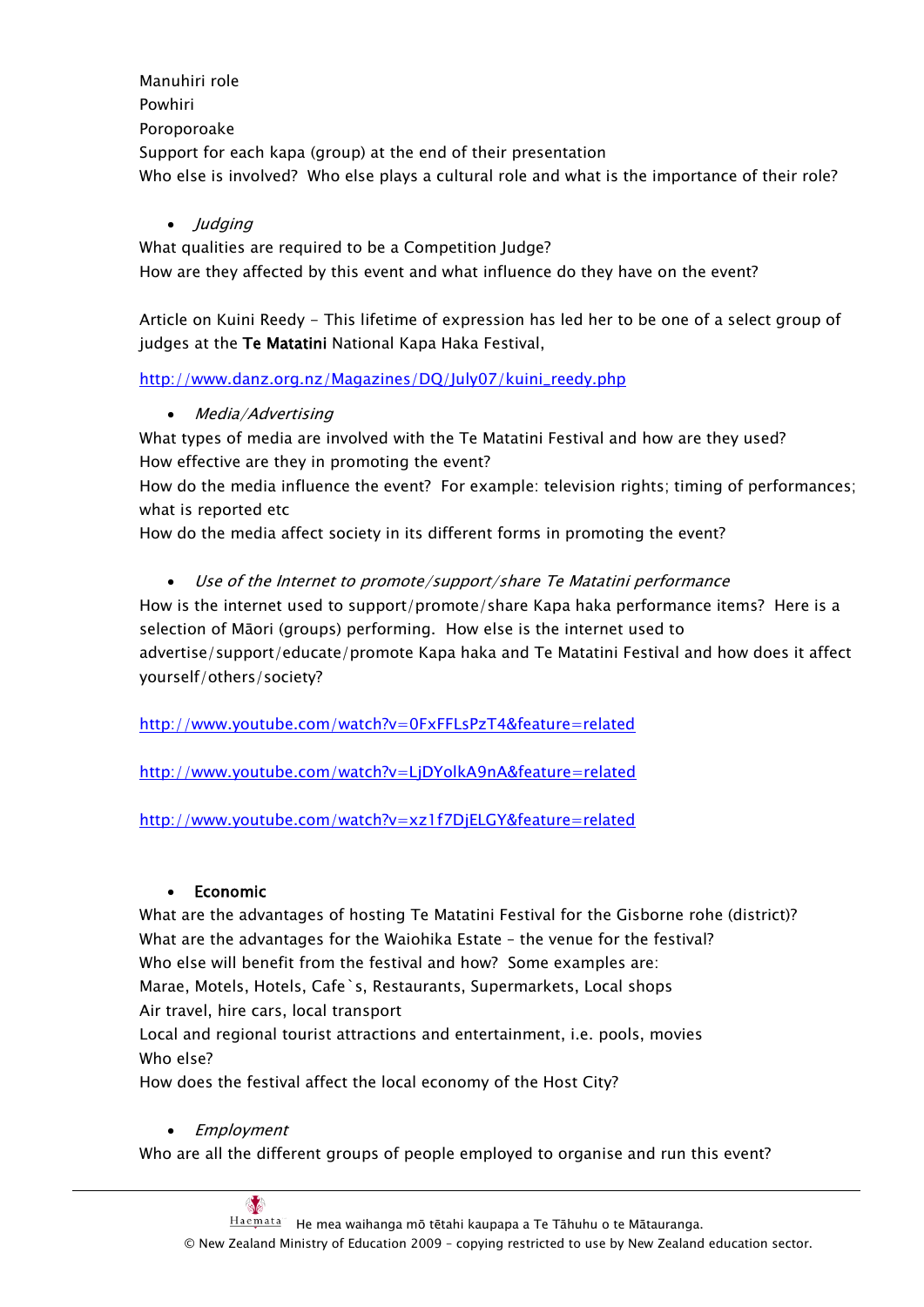Consider who cleans the venue, sets up the venue, advertises the event, collects tickets, sells food etc

How do these people benefit from the event and how are they affected?

• Sponsorship

Who are sponsoring this event? What do you perceive are the reasons that they would choose to be a sponsor? What is in it for the sponsor? How does their sponsorship affect the event? What does the event do for the sponsor?

# Trades and Stalls

What will be sold at the event? What benefits are there to having a Stall at the event or Trading at the event? What would you be willing to purchase at the event and why? What does the event offer businesses and organisations selling and trading?

# Food and Beverages

What type of food and beverages will be sold at the festival? Will there be healthy options? What messages are portrayed to people attending the event around food/nutrition?

• Who else will be displaying at the event?

There will be other groups with displays set up at this event. Find out who some of them are and discuss what you think they are promoting and why. Example: Māori art and crafts

http://www.Māori[art.org.nz/events/te\\_matatini](http://www.maoriart.org.nz/events/te_matatini)

http://www.Māori[threads.com/component/option,com\\_virtuemart/page,shop.browse/categor](http://www.maorithreads.com/component/option,com_virtuemart/page,shop.browse/category_id,27/Itemid,1/) [y\\_id,27/Itemid,1/](http://www.maorithreads.com/component/option,com_virtuemart/page,shop.browse/category_id,27/Itemid,1/)

# Careers Pathways in Māori Performing Arts

What are the opportunities of developing a career through Māori Performing Arts? Does performing or being involved with Te Matatini Festival affect a person"s ability to engage in employment or careers in this industry?

# Possible Issues for Te Matatini Festival

What are some issues involved with Te Matatini Festival? Historic vs Contemporary material? Representation of kapa (groups)? What else? Example of one issue: Te Arawa rohe (region) withdrew from Te Matatini Festival for four years.

What were their reasons for not participating? How were they being affected by the event? How did their decisions affect the event?

What did they choose to do during their four year absence?

What are they choosing now and how is this affecting their involvement in the event?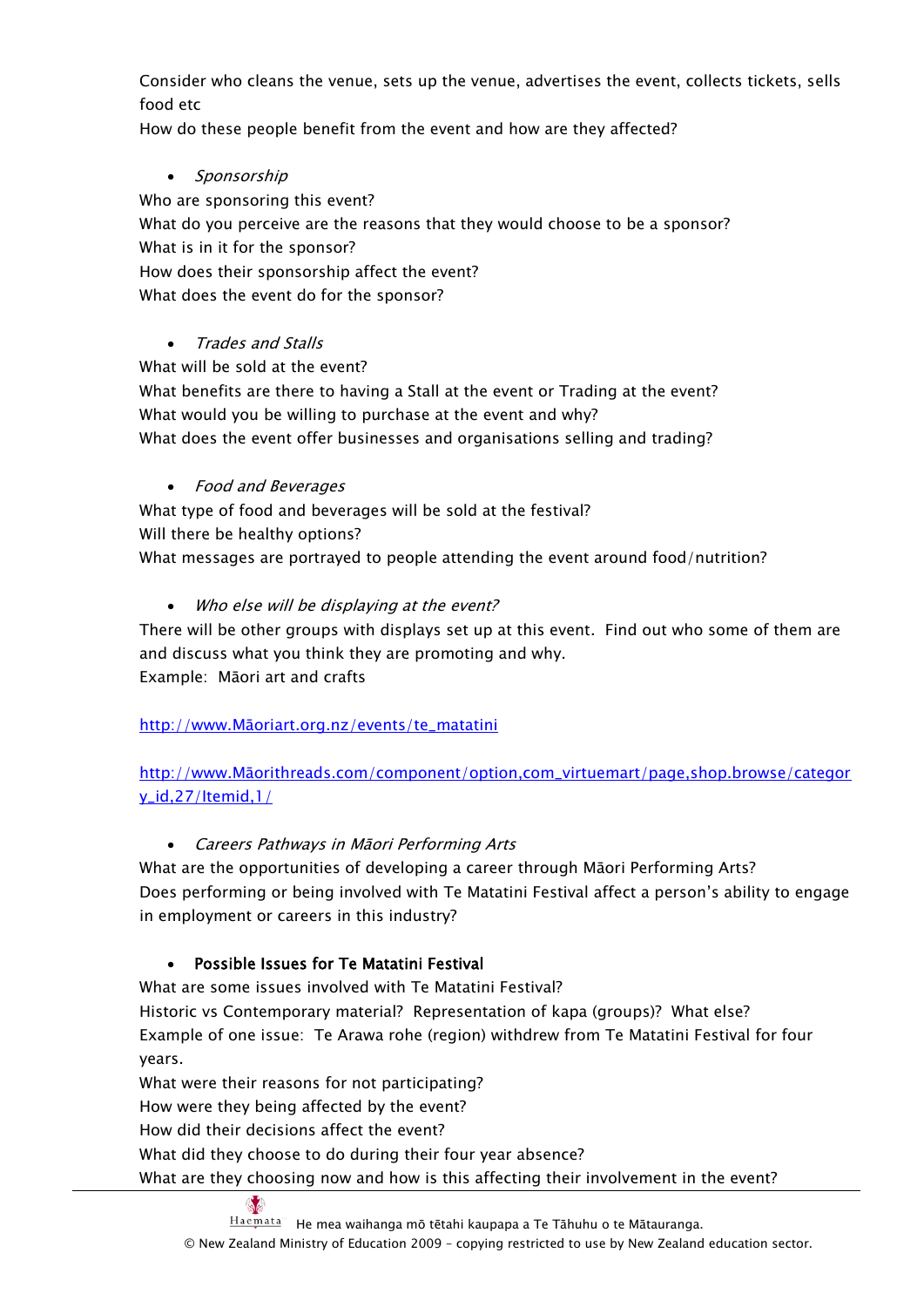What is your interesting point of view about the issue? Do you agree or disagree with their choices? Why?

Te Arawa"s back with a vengeance – article in The Daily Post 11.08.2008 [http://www.dailypost.co.nz/localnews/storydisplay.cfm?storyid=3781268&thesection=localne](http://www.dailypost.co.nz/localnews/storydisplay.cfm?storyid=3781268&thesection=localnews&thesubsection=&thesecondsubsection) [ws&thesubsection=&thesecondsubsection=](http://www.dailypost.co.nz/localnews/storydisplay.cfm?storyid=3781268&thesection=localnews&thesubsection=&thesecondsubsection)

Te Arawa dancing to own tune – article in The NZ Herald 17.11.2007 http://www.nzherald.co.nz/Māori[/news/article.cfm?c\\_id=252&objectid=10476544](http://www.nzherald.co.nz/maori/news/article.cfm?c_id=252&objectid=10476544)

Article from Te Puni Kōkiri <http://www.tpk.govt.nz/en/in-print/kokiri/kokiri-10-2008/te-arawa-ki-te-mataini/>

# Political Influence and involvement

What political issues are involved with the organisation of Te Matatini Festival? What role does the Government have in the organisation of this event and why? Who from the Government attends this event and why do you think they would choose to attend?

How is Te Matatini Festival affected by politics? How are politics influenced by the festival?

Read through the following Media Releases from the Government in 2008. What political interests do the Ministers involved have for commenting on Te Matatini Festival? <http://beehive.govt.nz/release/2009+te+matatini+kapa+haka+festival+launch> <http://www.scoop.co.nz/stories/PA0809/S00101.htm>

# Environment

How is the local environment affected by Te Matatini Festival? What do organisers need to consider to run this event? Who else is affected by this event? Examples: Marae, Venue grounds and surroundings, wildlife ...

# Historical

What is the history of Te Matatini Festival and how has it affected what it currently looks like?

# • Physical

What training is required to be a performer? How does this affect performance? How are performers affected by competing in the event?

What types of warm up activities are required - physical movement / voice? Why is this important and how does it affect performance?

What is the importance of physical activity and movement for performers and non-performers?

# • Body Image

 $\mathbb{R}^2$ 

Is there a particular type of body that is better for performance? What are your views on this? What messages might the audience/spectators get about what a "performer" should look like? Does body image affect or have an influence on the performers? How and why?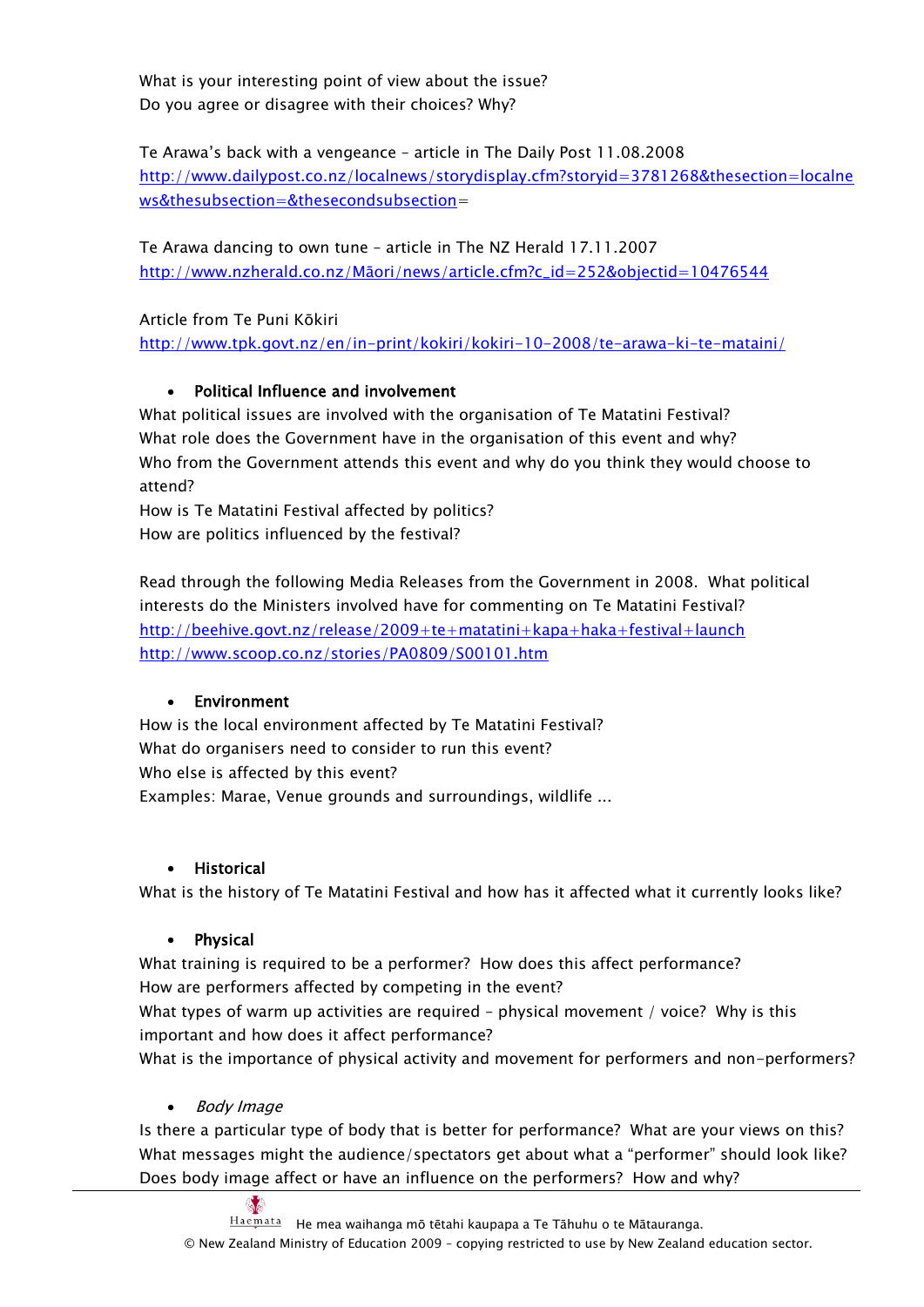# Traditional roles – gender roles

Are there particular gender roles in the performance and production of Te Matatini Festival? What is the effect of this?

# Competition

In what ways has competition affected what happens at Te Matatini Festival? How are kapa (groups) competitive with each other? What roles do supporters/spectators affect the competition? Does competition influence who is picked in each kapa? How do kapa haka (groups) develop a competitive edge with each other (i.e. composition of waiata, haka)?

# • National Identity - Tangata Whenua

What does Te Matatini Festival mean for Māori people / Non-Māori people? Iwi/Hapū/Whānau?

How does this event affect our national identity? What are your thoughts?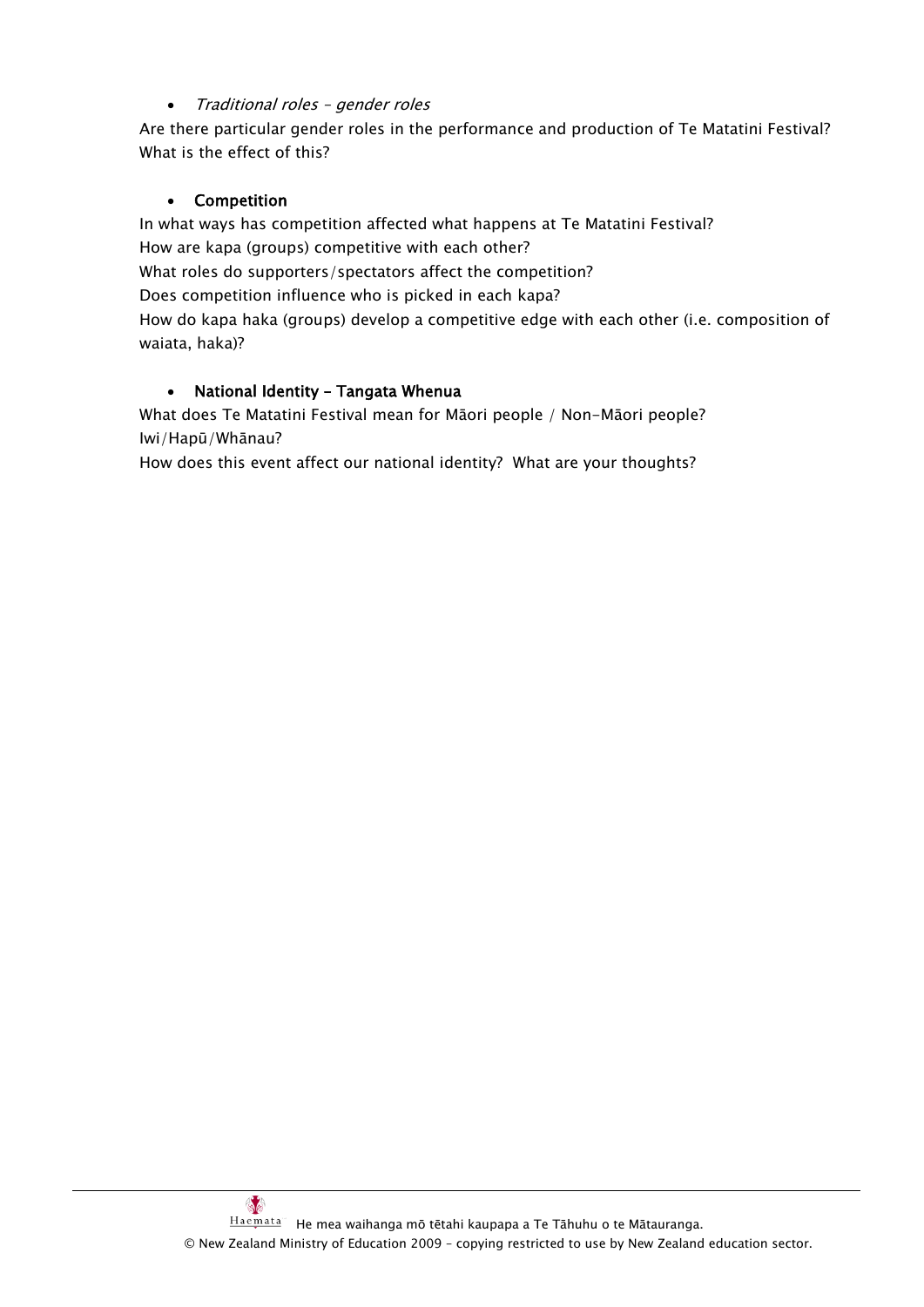# Task 211 - A critical discussion

(To be completed on own paper)

Considering your responses from the previous tasks, write a detailed critical discussion of the effect of Te Matatini Festival on people in Aotearoa/New Zealand and the socio-ecological impact on different groups in society.

In developing your discussion, think about how Te Matatini festival has had an effect on different groups in society: Self, friends and whānau, other groups in society (community, hapū, iwi, region, nation, global society).

Make links to what you have researched in Task 5, i.e. spectatorship; advertising; media; economic; political etc

# Ideas to write your discussion:

Introduction – what are you going to discuss and what are your views/beliefs around Te Matatini being a significant event?

Body - What has affected you? What is your involvement and what affects this? What has been interesting for you to find out and what is your interesting point of view? What connections can you make to how other groups (friends, whānau, and society) affect your view of Te Matatini Festival?

What has affected your friends and whānau? What influences them to participate or not participate? What are their interesting points of view about Te Matatini Festival? How are they connected to other groups in society involved or affected by the Festival?

Who else is affected in society by Te Matatini Festival? How are they affected? How do they affect the Festival? What is your viewpoint of these groups and the roles that they play?

Conclusion – what did you find out that makes Te Matatini a significant event in Aotearoa/New Zealand?

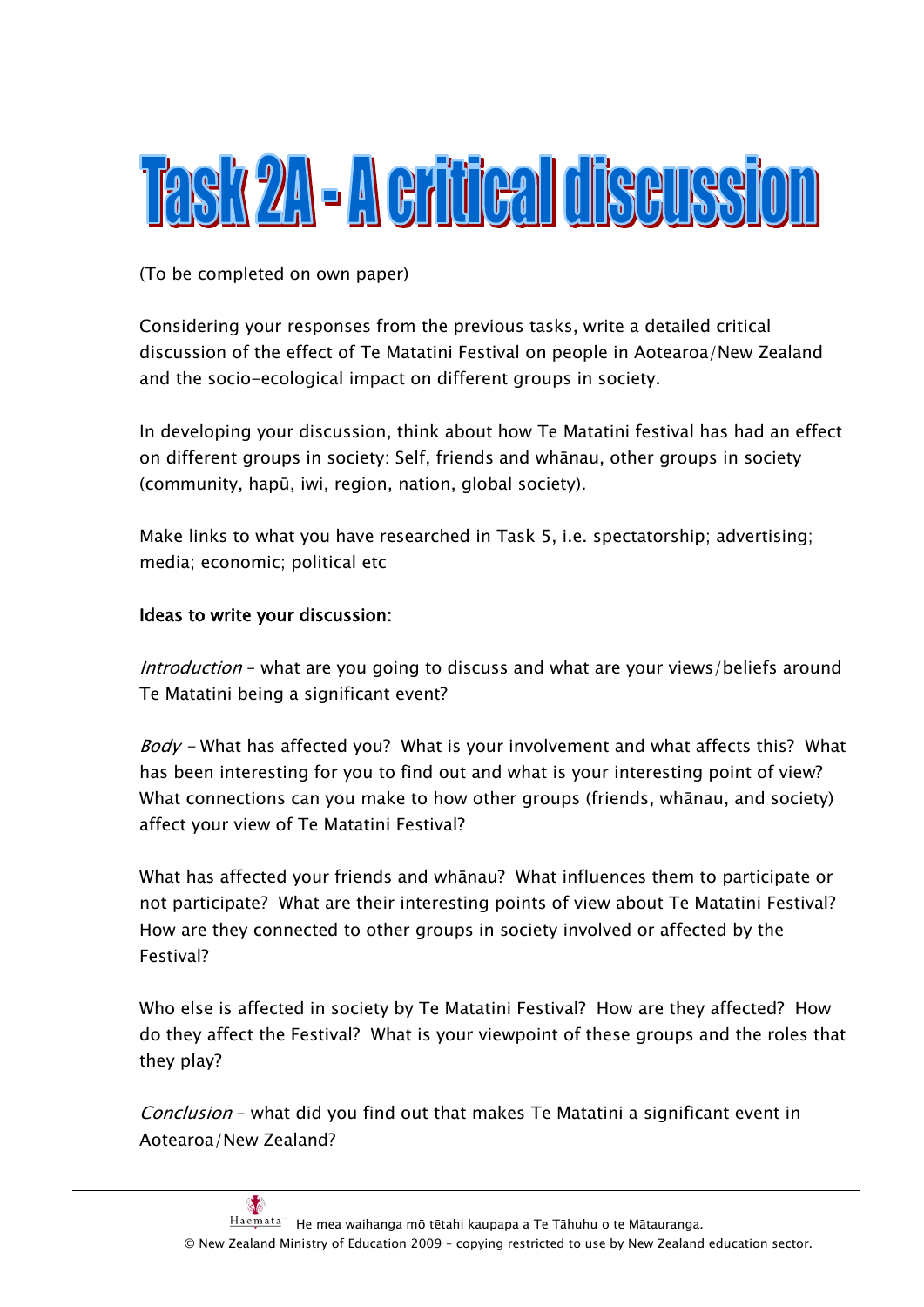

(To be completed on own paper)

# Respond to the following question making references to information in task 2A.

Do you think your analysis of why Te Matatini is a significant event in Aotearoa/ New Zealand would be different in the future?

If yes, what would be different and why? If no difference, why not?

Consider the history of Te Matatini Festival and the changes it has experienced to the present day and what might change in the future.

What might change for you personally and your friends/whānau? How might this affect your experience of Te Matatini Festival in the future?

What might change for the other groups affected or involved with Te Matatini Festival?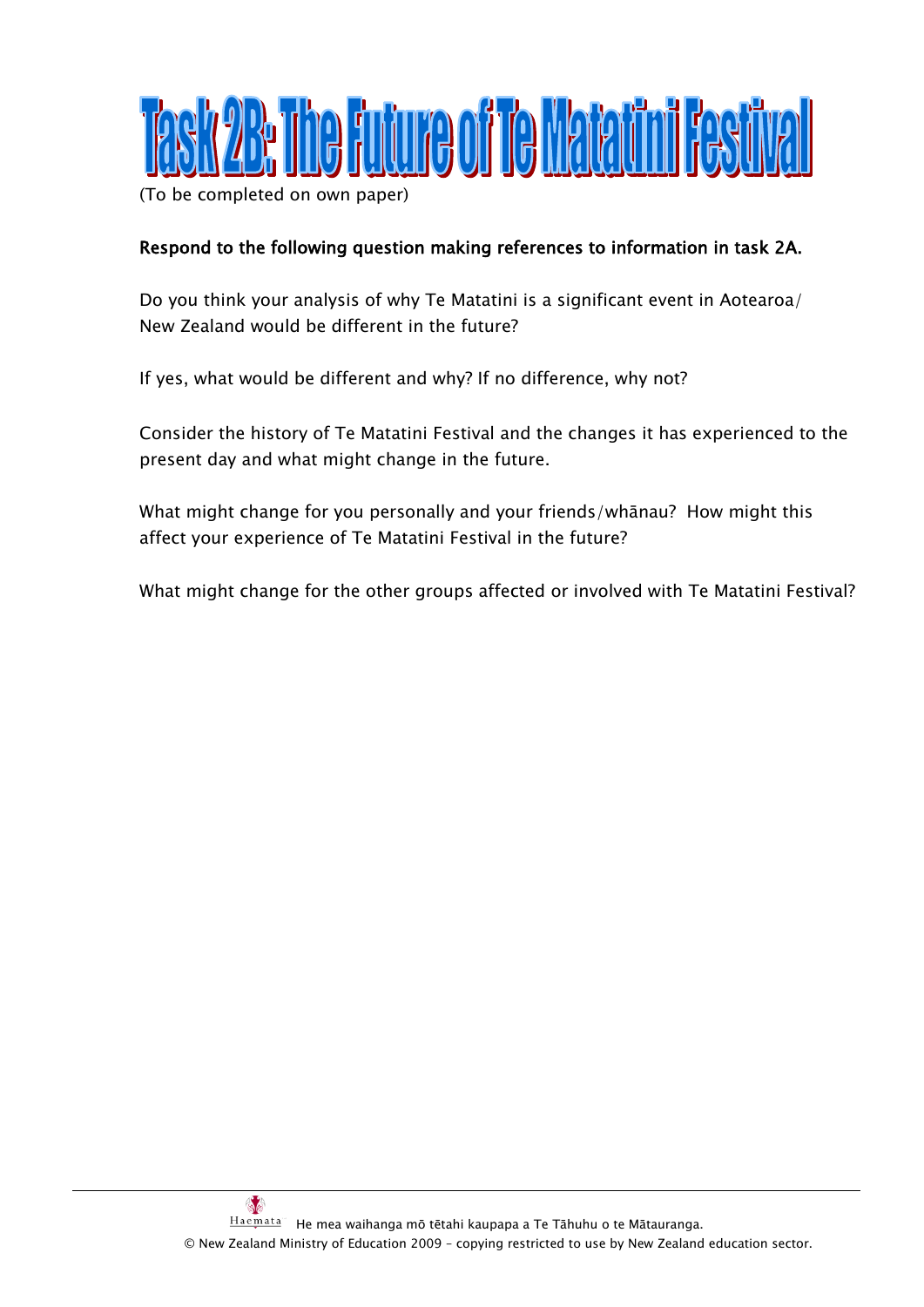# TASK 1A: Te Matatini Festival is a significant kapa haka event in Aotearoa/New Zealand.

What effects does it have on you, your family and friends, and Aotearoa/New Zealand society in general? Complete the graphic organiser below, providing at least four responses for each of Self, Others and Aotearoa/New Zealand Society.



Haemata<sup>"</sup> He mea waihanga mō tētahi kaupapa a Te Tāhuhu o te Mātauranga.

© New Zealand Ministry of Education 2009 – copying restricted to use by New Zealand education sector.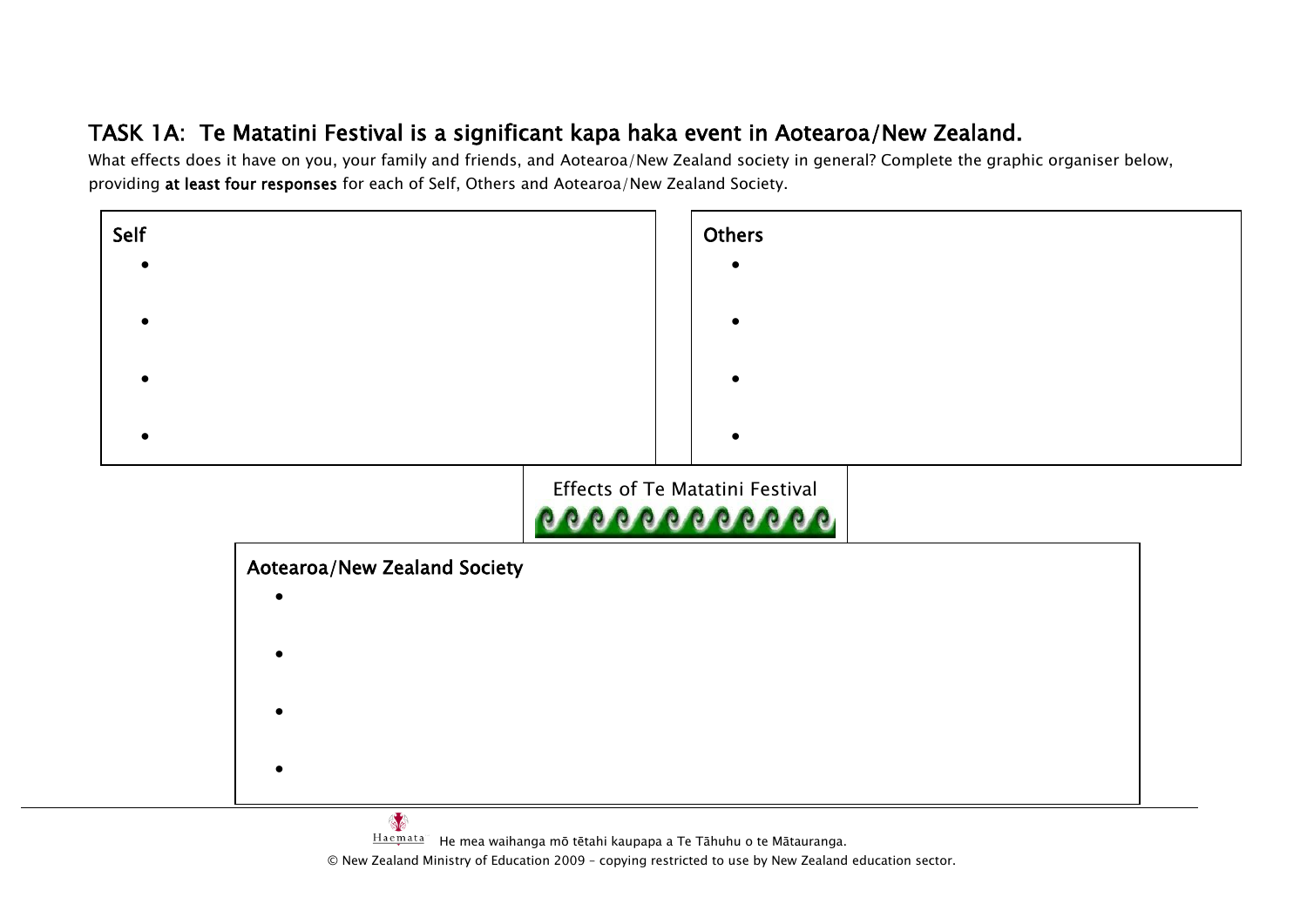# TASK 1B: Complete the table below with the following information:

For two of the responses you have listed under each of self, others and Aotearoa/New Zealand Society in Task 1A. Describe and discuss how it affects you, others and Aotearoa/New Zealand society respectively. (Include in your discussion the significance of the event to you, others and society.)

| Describe and discuss the significance of these effects on self (you). |  |  |
|-----------------------------------------------------------------------|--|--|
|                                                                       |  |  |
|                                                                       |  |  |
|                                                                       |  |  |
|                                                                       |  |  |
|                                                                       |  |  |
|                                                                       |  |  |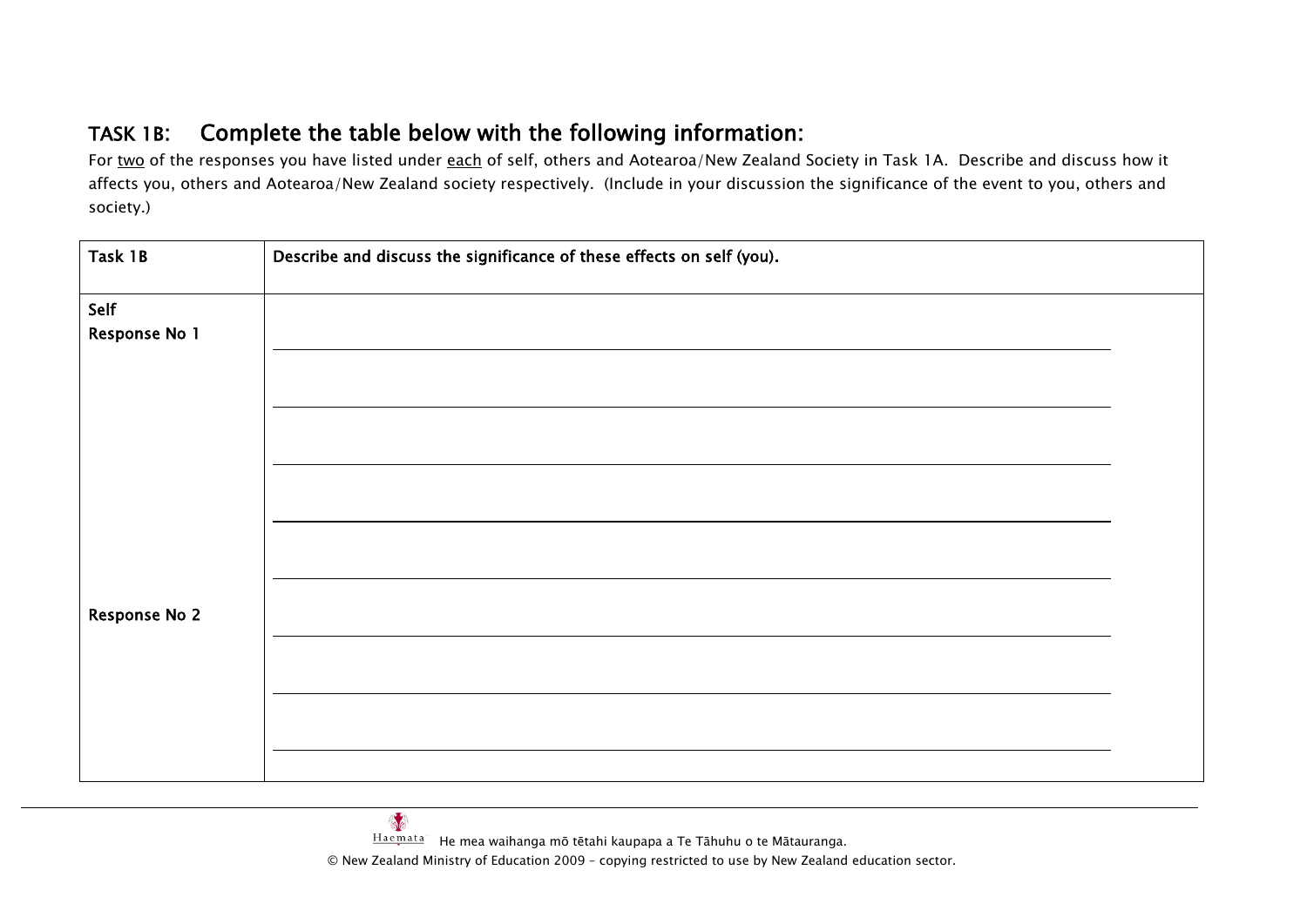| Task 1B                 | Describe and discuss the significance of these effects on others (friends and whānau/family). |  |
|-------------------------|-----------------------------------------------------------------------------------------------|--|
| Others<br>Response No 1 |                                                                                               |  |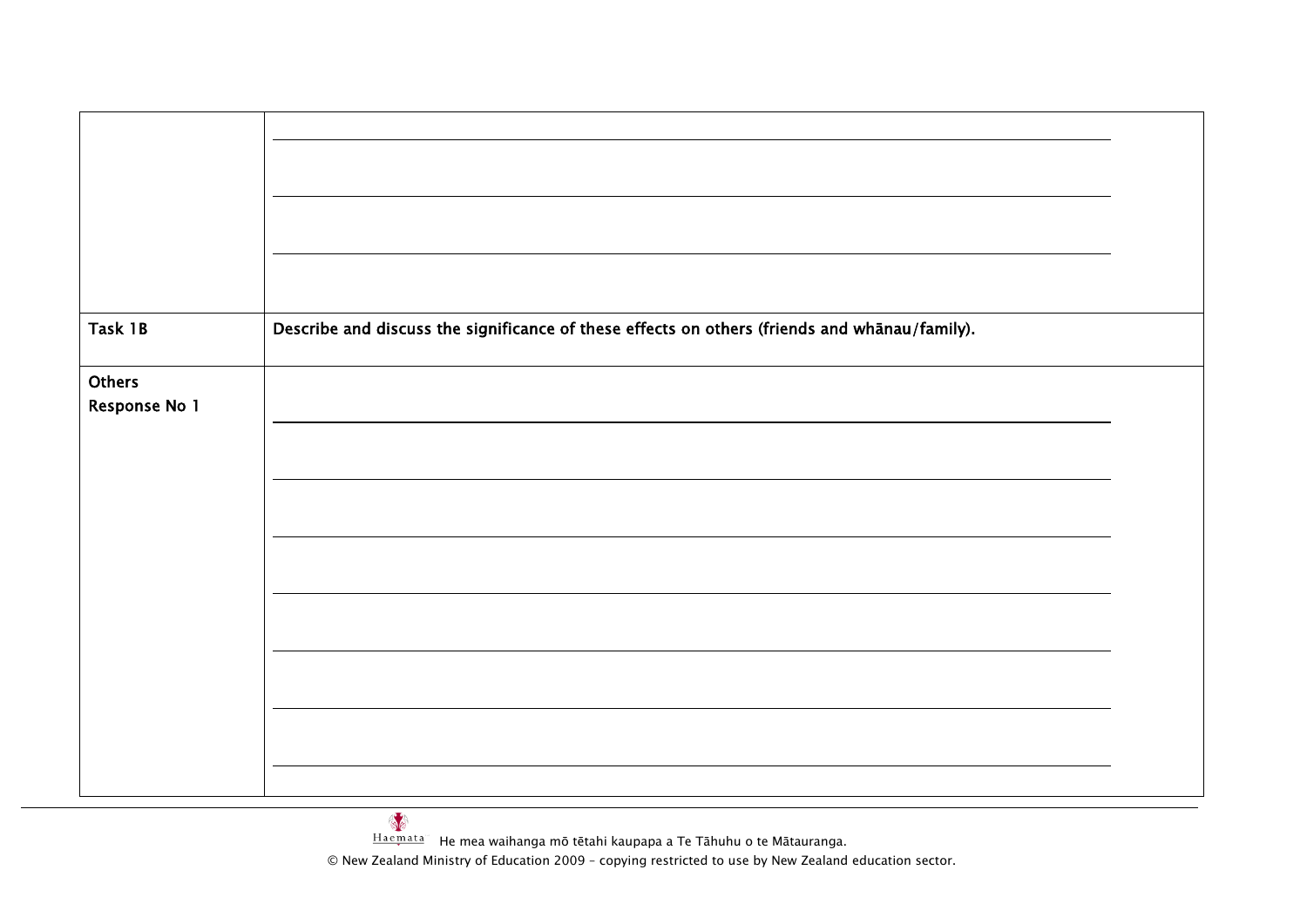| <b>Response No 2</b>                                           |                                                                                                                                     |  |
|----------------------------------------------------------------|-------------------------------------------------------------------------------------------------------------------------------------|--|
|                                                                |                                                                                                                                     |  |
| Task 1B<br>Aotearoa/New<br>Zealand<br>Society<br>Response No 1 | Describe and discuss the significance of these effects on society (can include community / hapū / iwi / rohe / region /<br>nation). |  |

© New Zealand Ministry of Education 2009 – copying restricted to use by New Zealand education sector.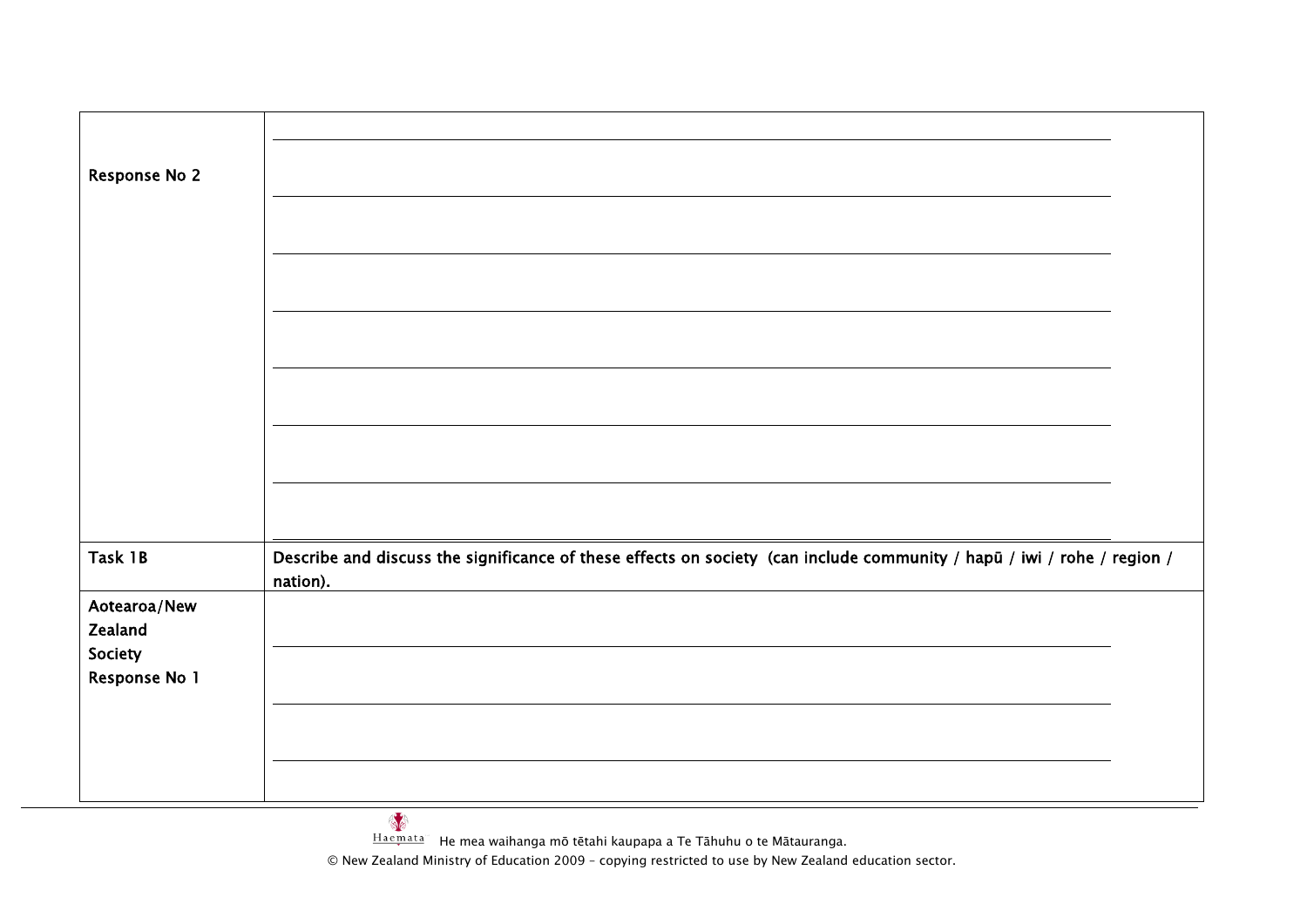| <b>Response No 2</b> |  |
|----------------------|--|
|                      |  |
|                      |  |
|                      |  |
|                      |  |
|                      |  |
|                      |  |
|                      |  |
|                      |  |
|                      |  |
|                      |  |
|                      |  |
|                      |  |
|                      |  |
|                      |  |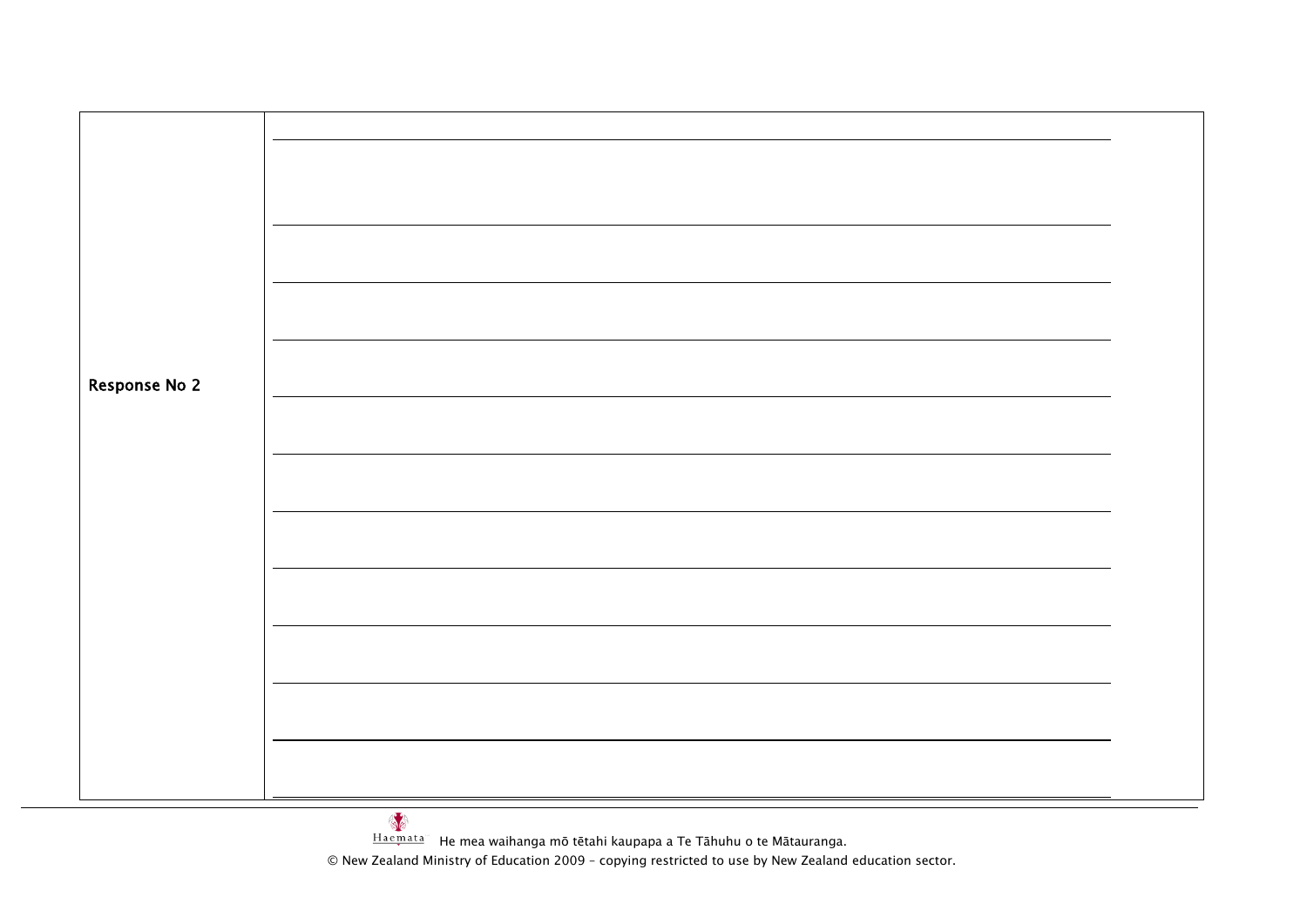# Assessment Schedule PhysEd/2/6 – A4

| Task | Evidence          | Judgement towards Achievement        | Judgement towards Achievement with           | Judgement towards                  |
|------|-------------------|--------------------------------------|----------------------------------------------|------------------------------------|
|      |                   |                                      | <b>Merit</b>                                 | <b>Achievement with Excellence</b> |
| 1A   | See attached      | Four relevant ideas are listed under |                                              |                                    |
|      | completed         | each heading                         |                                              |                                    |
|      | graphic organiser | eg. Self:                            |                                              |                                    |
|      |                   | I participate in kapa haka and have  |                                              |                                    |
|      |                   | an interest and goal to one day      |                                              |                                    |
|      |                   | perform in Te Matatini Festival.     |                                              |                                    |
|      |                   | Others:                              |                                              |                                    |
|      |                   | My whānau is going to Te Matatini    |                                              |                                    |
|      |                   | to support our family who are        |                                              |                                    |
|      |                   | performing in one of the Māori       |                                              |                                    |
|      |                   | (teams).                             |                                              |                                    |
|      |                   | Aotearoa/NZ society:                 |                                              |                                    |
|      |                   | Te Matatini Festival brings lots of  |                                              |                                    |
|      |                   | Māori and Non-Māori people           |                                              |                                    |
|      |                   | together to celebrate the            |                                              |                                    |
|      |                   | performing art of kapa haka.         |                                              |                                    |
| 1B   | See attached      | At least 4 effects are clearly       | At least four effects are discussed from the |                                    |
|      | completed table   | identified and their significance    | response from task 1A (graphic organiser)    |                                    |
|      | for evidence      | described.                           | and their significance is explained.         |                                    |
|      |                   | eg. Effect: Through participating    |                                              |                                    |
|      |                   | and training in kapa haka I have     | eg. Effect: Through participating and        |                                    |
|      |                   | developed the skills to be a good    | training in kapa haka I have developed the   |                                    |
|      |                   | performer and perform in a rōpū at   | skills to be a good performer and perform    |                                    |
|      |                   | Te Matatini Festival.                | in a rōpū at Te Matatini Festival.           |                                    |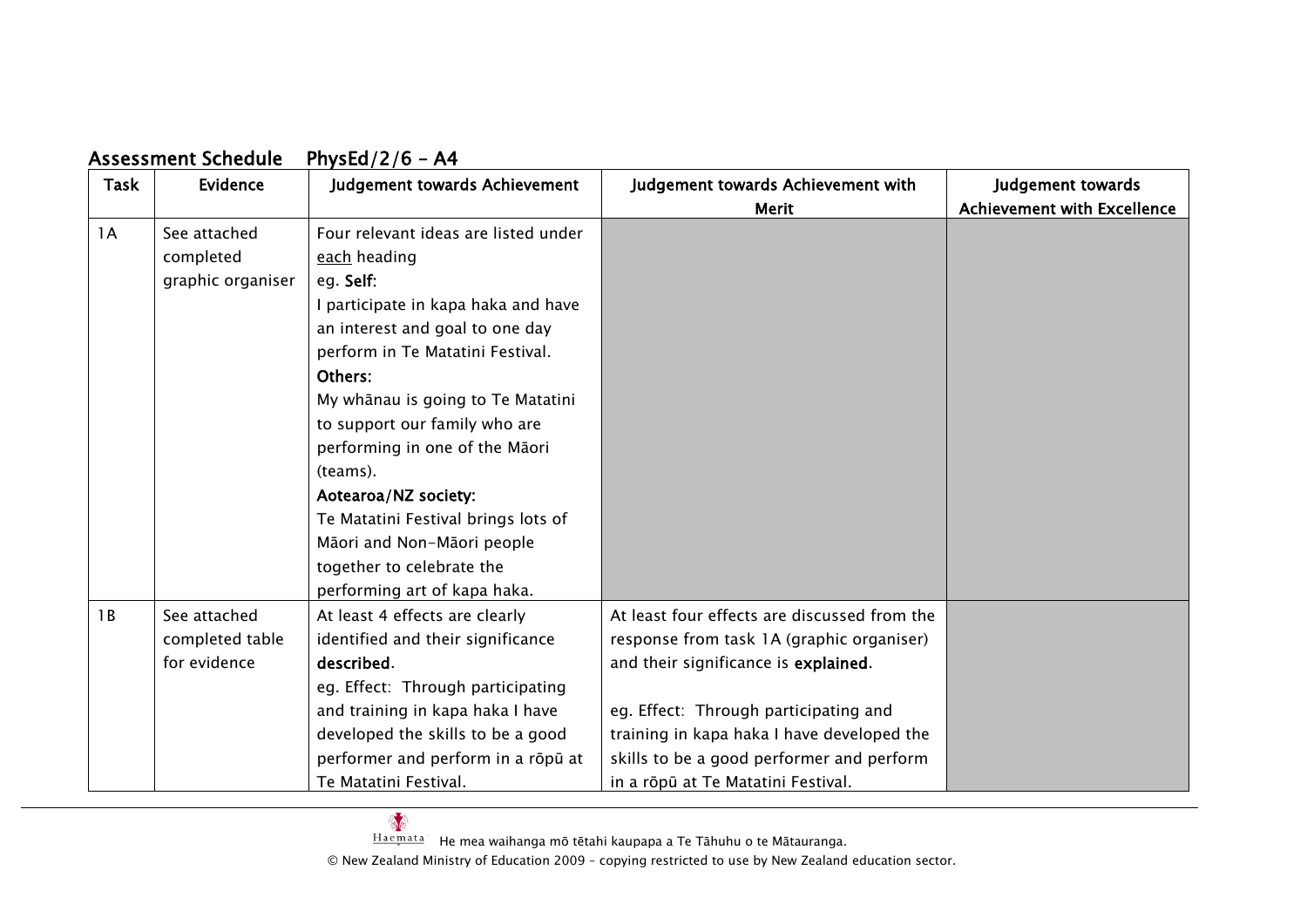|       |                                                            | Significance: When I perform I feel<br>confident in my abilities and my<br>whānau show support for what I am<br>doing by coming along to watch my<br>group when we perform in front of<br>audiences. They are really<br>encouraging me to reach my goal of<br>performing at Te Matatini Festival. | Significance: When I perform I feel<br>confident in my abilities and my whānau<br>show support for what I am doing by<br>coming along to watch my group when we<br>perform in front of audiences. They are<br>really encouraging me to reach my goal of<br>performing at Te Matatini Festival.<br>This gives me a strong sense of who I am<br>and provides lots of opportunities for me<br>and my whānau to celebrate Māori culture<br>and being together - whānaungatanga. We<br>get together with our hapū and iwi to<br>perform waiata and haka which keeps our<br>culture alive. Having a goal like going to<br>Te Matatini Festival gives our hapū and iwi<br>good reasons to perform at the highest<br>level and we enjoy competing against other<br>really talented rōpū (groups). We learn lots<br>together by attending this festival and get<br>to meet up with a lot of our wider whānau<br>and friends. It's not always easy to<br>balance all my other commitments with my<br>kapa haka training and performances so I<br>need all the whanau support I can get to be<br>successful. |                                                                                               |
|-------|------------------------------------------------------------|---------------------------------------------------------------------------------------------------------------------------------------------------------------------------------------------------------------------------------------------------------------------------------------------------|---------------------------------------------------------------------------------------------------------------------------------------------------------------------------------------------------------------------------------------------------------------------------------------------------------------------------------------------------------------------------------------------------------------------------------------------------------------------------------------------------------------------------------------------------------------------------------------------------------------------------------------------------------------------------------------------------------------------------------------------------------------------------------------------------------------------------------------------------------------------------------------------------------------------------------------------------------------------------------------------------------------------------------------------------------------------------------------------------|-----------------------------------------------------------------------------------------------|
| 2A/2B | Students write a<br>detailed critical<br>discussion of the |                                                                                                                                                                                                                                                                                                   | Students discuss the significance of the Te<br>Matatini Festival and its effects on different<br>groups in society.                                                                                                                                                                                                                                                                                                                                                                                                                                                                                                                                                                                                                                                                                                                                                                                                                                                                                                                                                                               | Students critically discuss the<br>significance of Te Matatini<br>Festival and demonstrate an |
|       | effect of Te                                               |                                                                                                                                                                                                                                                                                                   |                                                                                                                                                                                                                                                                                                                                                                                                                                                                                                                                                                                                                                                                                                                                                                                                                                                                                                                                                                                                                                                                                                   | in depth understanding of                                                                     |

Haemata He mea waihanga mō tētahi kaupapa a Te Tāhuhu o te Mātauranga.<br>Haemata He mea waihanga mō tētahi kaupapa a Te Tāhuhu o te Mātauranga.

© New Zealand Ministry of Education 2009 – copying restricted to use by New Zealand education sector.